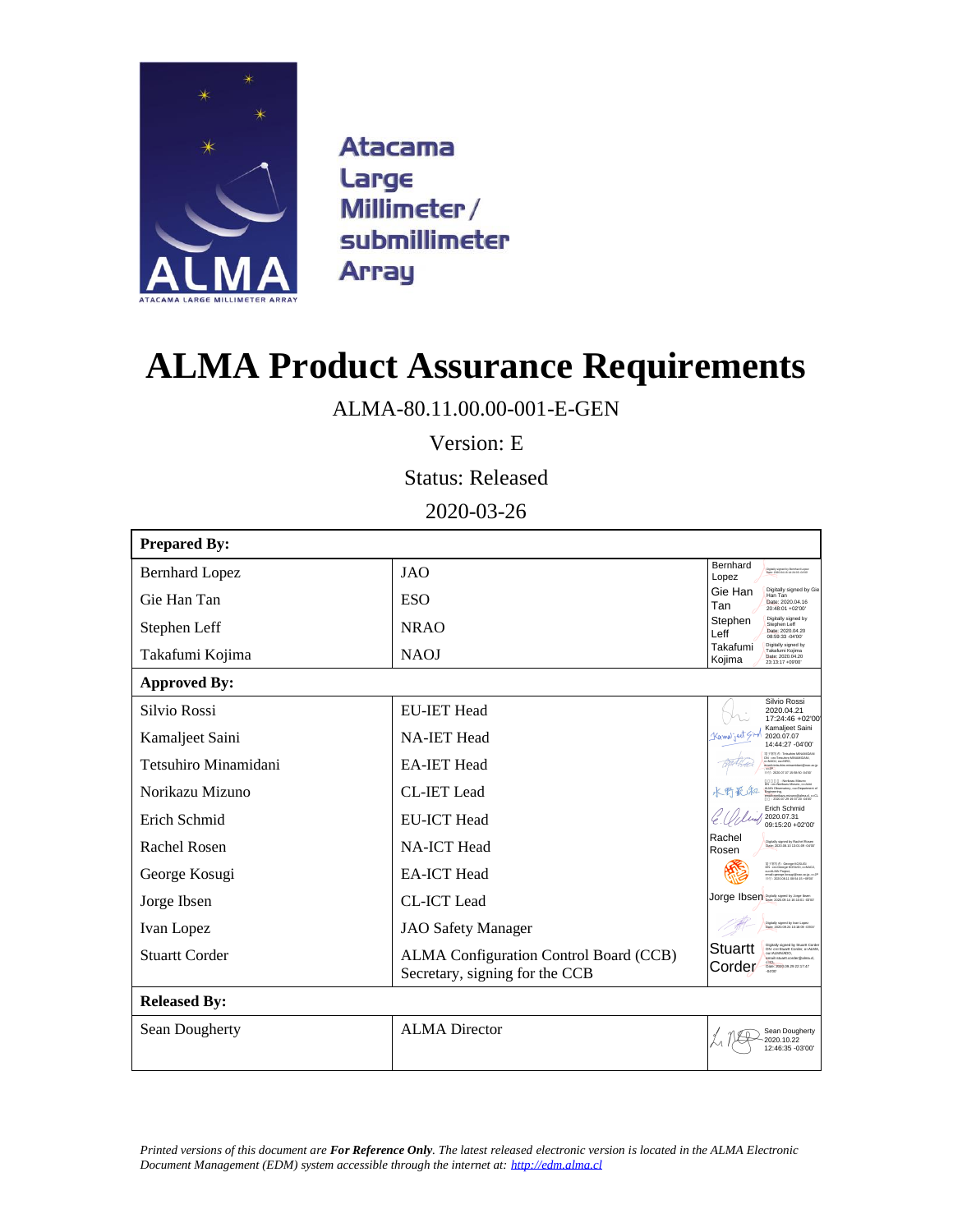

#### TABLE OF CONTENTS

| 1              |       |                                                               |  |
|----------------|-------|---------------------------------------------------------------|--|
| $\overline{2}$ |       |                                                               |  |
| 3              |       |                                                               |  |
|                | 3.1   |                                                               |  |
|                | 3.2   |                                                               |  |
|                | 3.3   |                                                               |  |
|                | 3.4   |                                                               |  |
| $\overline{4}$ |       |                                                               |  |
|                | 4.1   |                                                               |  |
|                | 4.2   |                                                               |  |
|                | 4.2.1 |                                                               |  |
|                | 4.2.2 |                                                               |  |
|                | 4.3   | Projects that Involve Software Modifications/Deliverables  14 |  |
| 5              |       |                                                               |  |
| 6              |       |                                                               |  |
|                | 6.1   |                                                               |  |
|                | 6.2   |                                                               |  |
|                | 6.3   |                                                               |  |
|                | 6.4   |                                                               |  |
| 7              |       |                                                               |  |
|                | 7.1   |                                                               |  |
|                | 7.1.1 |                                                               |  |
|                | 7.1.2 |                                                               |  |
|                | 7.1.3 |                                                               |  |
|                | 7.1.4 |                                                               |  |
|                | 7.1.5 |                                                               |  |
|                | 7.1.6 |                                                               |  |
|                | 7.2   |                                                               |  |
| 8              |       |                                                               |  |
| 9              |       |                                                               |  |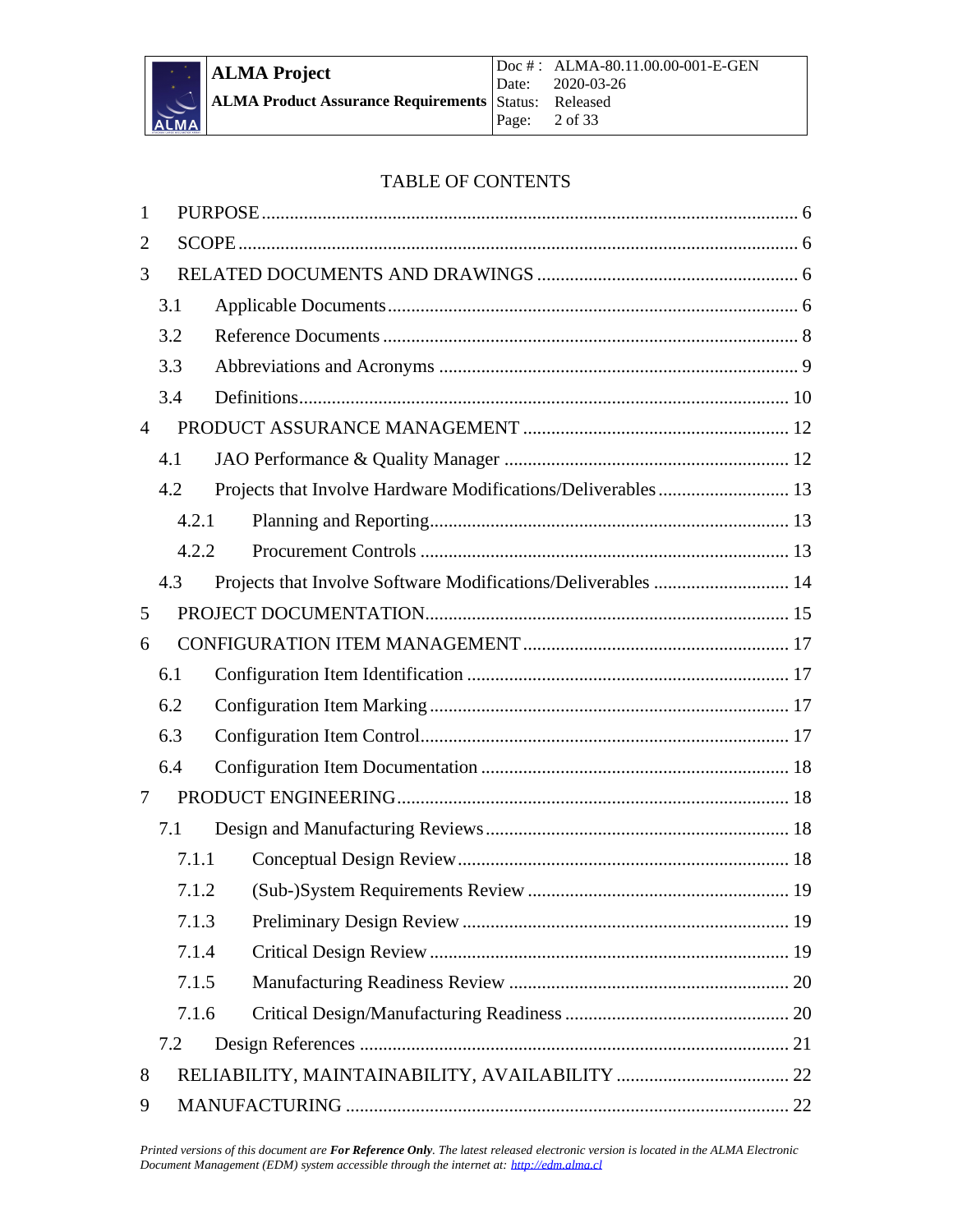

| 10 |        |                                              |  |
|----|--------|----------------------------------------------|--|
|    | 10.1   |                                              |  |
|    | 10.2   |                                              |  |
|    | 10.3   |                                              |  |
|    | 10.4   |                                              |  |
|    | 10.5   |                                              |  |
|    | 10.6   |                                              |  |
| 11 |        |                                              |  |
| 12 |        |                                              |  |
| 13 |        |                                              |  |
| 14 |        |                                              |  |
| 15 |        | REQUIREMENTS FOR PROJECTS INVOLVING HARDWARE |  |
|    | 15.1   |                                              |  |
|    | 15.1.1 |                                              |  |
|    | 15.1.2 |                                              |  |
|    | 15.2   |                                              |  |
|    | 15.3   |                                              |  |
|    | 15.3.1 |                                              |  |
|    | 15.3.2 |                                              |  |
|    | 15.3.3 |                                              |  |
|    | 15.4   |                                              |  |
|    | 15.5   |                                              |  |
|    | 15.5.1 |                                              |  |
|    | 15.5.2 |                                              |  |
|    | 15.5.3 |                                              |  |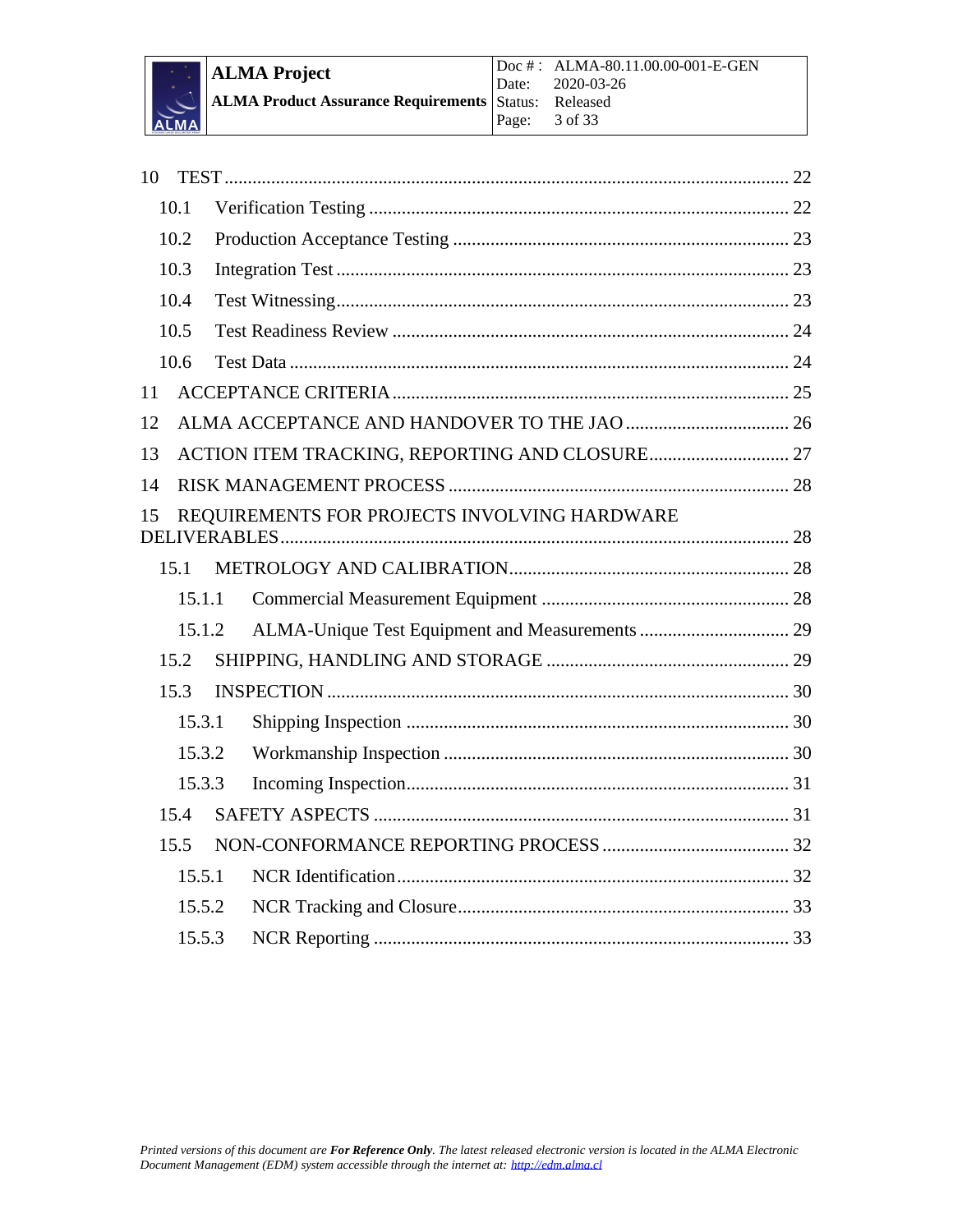

#### **CHANGE RECORD**

| <b>Rev</b>      | <b>Date</b> | <b>Pages</b>                          | <b>Change Request</b>                    | <b>Comments</b>                                                                                                       |
|-----------------|-------------|---------------------------------------|------------------------------------------|-----------------------------------------------------------------------------------------------------------------------|
|                 |             |                                       | <b>Number</b>                            |                                                                                                                       |
| $\mathbf{A}$    | 2003-AUG-21 | $\Omega$                              |                                          | <b>Initial Release</b>                                                                                                |
| $\overline{B}$  | 2003-DEC-14 | Sect 3.1                              |                                          | Updated applicable docs table:                                                                                        |
| $\mathbf C$     | 2004-JUN-28 | Sect 3.1                              | ALMA-80.03.00.00-0<br>06-A-CRE           | Updated applicable docs table:<br>Versioned upward AD 1,2,3,4,6                                                       |
| D <sub>1</sub>  | 2008-JAN-24 | Sect 1, 4                             | Interim change (not<br>submitted to DAR) | Add information about SE IPT and<br>tailored PA Plans.                                                                |
| D2              | 2008-NOV-22 | All                                   | Interim change (not<br>submitted to DAR) | Update date formats, add some process<br>flow diagrams.                                                               |
| D <sub>3</sub>  | 2009-MAR-30 | All                                   | Interim change (not<br>submitted to DAR) | Add new corrective action process, AI<br>tracking, Auditing processes.                                                |
| D <sub>4</sub>  | 2009-APR-07 | All                                   | Interim change (not<br>submitted to DAR) | Modify requirements to reflect current<br>practices. Add new process areas. Add<br>process mapping diagrams.          |
| D <sub>5</sub>  | 2009-MAY-11 | All                                   | Interim change (not<br>submitted to DAR) | Elaborate existing process areas, update<br>flow diagrams. Submit for SE review.                                      |
| D <sub>6</sub>  | 2009-MAY-12 | All                                   | Interim change (not<br>submitted to DAR) | Incorporate RM comments. Add<br>handover guidelines. Submit to for PA<br>team review.                                 |
| D7              | 2009-MAY-25 | All                                   | Interim change -<br>awaiting DAR review. | Incorporate PA team comments, BT<br>comments, MH comments, MS<br>comments. Submit to DAR for project<br>level review. |
| D <sub>8</sub>  | 2009-AUG-29 | All                                   | Interim change – after<br>DAR review     | Incorporate reviewer comments from<br>the DAR review.                                                                 |
| D <sub>9</sub>  | 2009-SEP-22 | Sect 11                               | Interim change $-$ after<br>DAR review   | Elaborate TRR, PAI, PAS process and<br>responsibilities.                                                              |
| D10             | 2009-OCT-19 | Sect 3, 6, 9                          | Interim change – after<br>DAR review     | Incorporation of final comments and<br>correction of typos prior to formal<br>release.                                |
| D11             | 2009-DEC-03 | Sect 1, 4,7,9,10                      | Interim change after<br>DAR review       | Incorporation of additional September<br>comments (GHT) and comments from<br>external auditor (HJ).                   |
| D12             | 2009-DEC-10 | Sect 11                               | Interim change after<br>DAR review       | Additional comments from GHT<br>incorporated.                                                                         |
| D <sub>13</sub> | 2010-JAN-22 | Sect<br>1,2,4,6,10,11,12,<br>14,20,22 | Interim change after<br>CCB review       | Incorporation of January WW<br>comments.                                                                              |
| ${\bf D}$       | 2010-JAN-27 | All                                   | ALMA-80.11.00.00-3<br>2-C-CRE            | Release to CCB after DAR approval of<br>all Revision D updates.                                                       |
| E.1             | 2018-11-08  | All                                   |                                          | First draft of rev. E, major update of<br>these requirements for the ALMA<br>Operations context                       |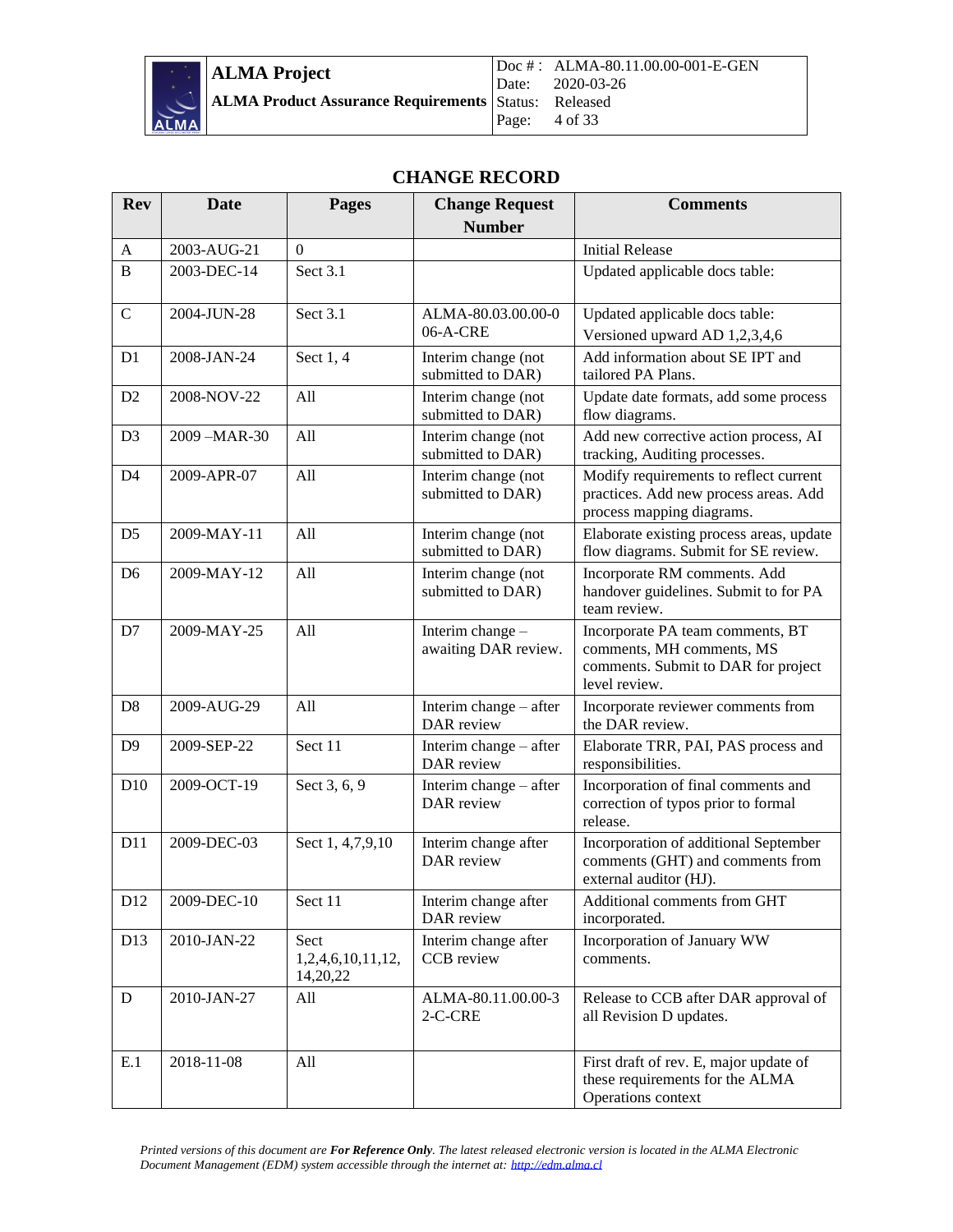

| ALMA Project                                                |                          | Doc #: ALMA-80.11.00.00-001-E-GEN<br>Date: 2020-03-26 |
|-------------------------------------------------------------|--------------------------|-------------------------------------------------------|
| <b>ALMA Product Assurance Requirements Status: Released</b> | Page: $5 \text{ of } 33$ |                                                       |

| E.2 | 2019-06-03       | A11           |                                 | Collaborative edition with<br>corresponding Executive<br>representatives                                                                                                             |
|-----|------------------|---------------|---------------------------------|--------------------------------------------------------------------------------------------------------------------------------------------------------------------------------------|
| E.3 | 2019-07-03       | All           |                                 | Feedback received from IxT Managers<br>incorporated                                                                                                                                  |
| E.4 | 2019-08-07       | A11           |                                 | Comments from Executive<br>representatives incorporated                                                                                                                              |
| E.5 | 2019-09-27       | A11           |                                 | Second round of feedback from IxT<br>Managers incorporated                                                                                                                           |
| E.6 | 2019-10-14       | Section 4.2.2 |                                 | Requirement PA-00130 removed;<br>editorial corrections for release                                                                                                                   |
| E.7 | $2020 - 01 - 15$ | A11           |                                 | Comments from K. Saini in response to<br>ALMA-80.11.00.00-0111-A-CRE<br>incorporated                                                                                                 |
| E   | $2020 - 03 - 26$ | All           | ALMA-80.11.00.00-0<br>111-A-CRE | Editorial corrections from S. Rossi<br>included, PAI acceptance team<br>composition clarified; further alignment<br>with the ALMA Development Projects<br><b>Implementation Plan</b> |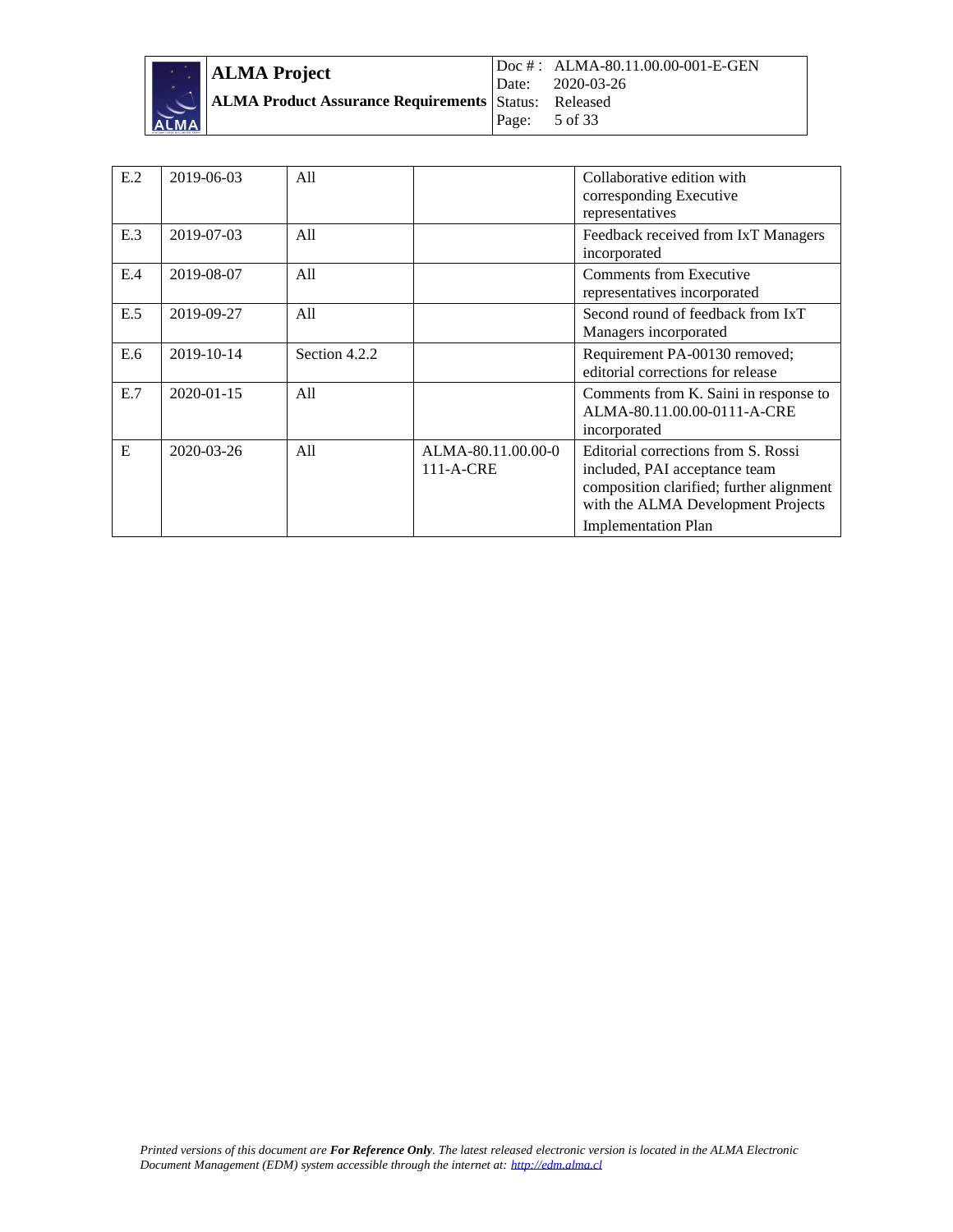، آ M A

### <span id="page-5-0"></span>**1 PURPOSE**

This document describes the Product Assurance (PA) management requirements applicable to the Atacama Large Millimeter/submillimeter Array (ALMA) Observatory, to satisfy all the reliability, maintainability, and quality requirements, and to ensure the success of mission throughout the phases in design, fabrication, test, and operation of the ALMA system.

## <span id="page-5-1"></span>**2 SCOPE**

These PA requirements shall be applied to equipment for all major upgrades (see definition in section 3.4) and new developments, including software, supplied to the ALMA observatory. For the ALMA Development Project Implementation Plan please refer to [AD10]. This document describes PA activities related to the specification, design, procurement, manufacture, delivery and acceptance of every hardware and software item under configuration control.

In case of conflict between the requirements of this document and Executive PA rules, the existing Executive rules shall have precedence.

It is noted that quality assurance/control activities related to on- and off-site maintenance of hard- and software are not within the scope of this document.

### <span id="page-5-2"></span>**3 RELATED DOCUMENTS AND DRAWINGS**

The following subsections specify documents that are applicable to this document to the extent specified.

In the event of a conflict between the information contained in this document and the information contained in a referenced document, the information in this document supersedes the information from the referenced document.

### <span id="page-5-3"></span>*3.1 Applicable Documents*

The documents listed below form a part of this document to the extent specified and described herein, and the latest version shall apply unless otherwise specified.

| <b>Applicable Document List</b> |                                                                     |                            |
|---------------------------------|---------------------------------------------------------------------|----------------------------|
| <b>Reference</b>                | <b>Document Title</b>                                               | <b>ALMA Doc. Number</b>    |
| AD1                             | (DELETED in rev. E)                                                 |                            |
| AD2                             | (DELETED in rev. E)                                                 |                            |
| AD3                             | <b>ALMA</b> Design Reviews Definitions,<br>Guidelines and Procedure | ALMA-80.09.00.00-001-D-PLA |

*Printed versions of this document are For Reference Only. The latest released electronic version is located in the ALMA Electronic Document Management (EDM) system accessible through the internet at: [http://edm.alma.cl](http://edm.alma.cl/)*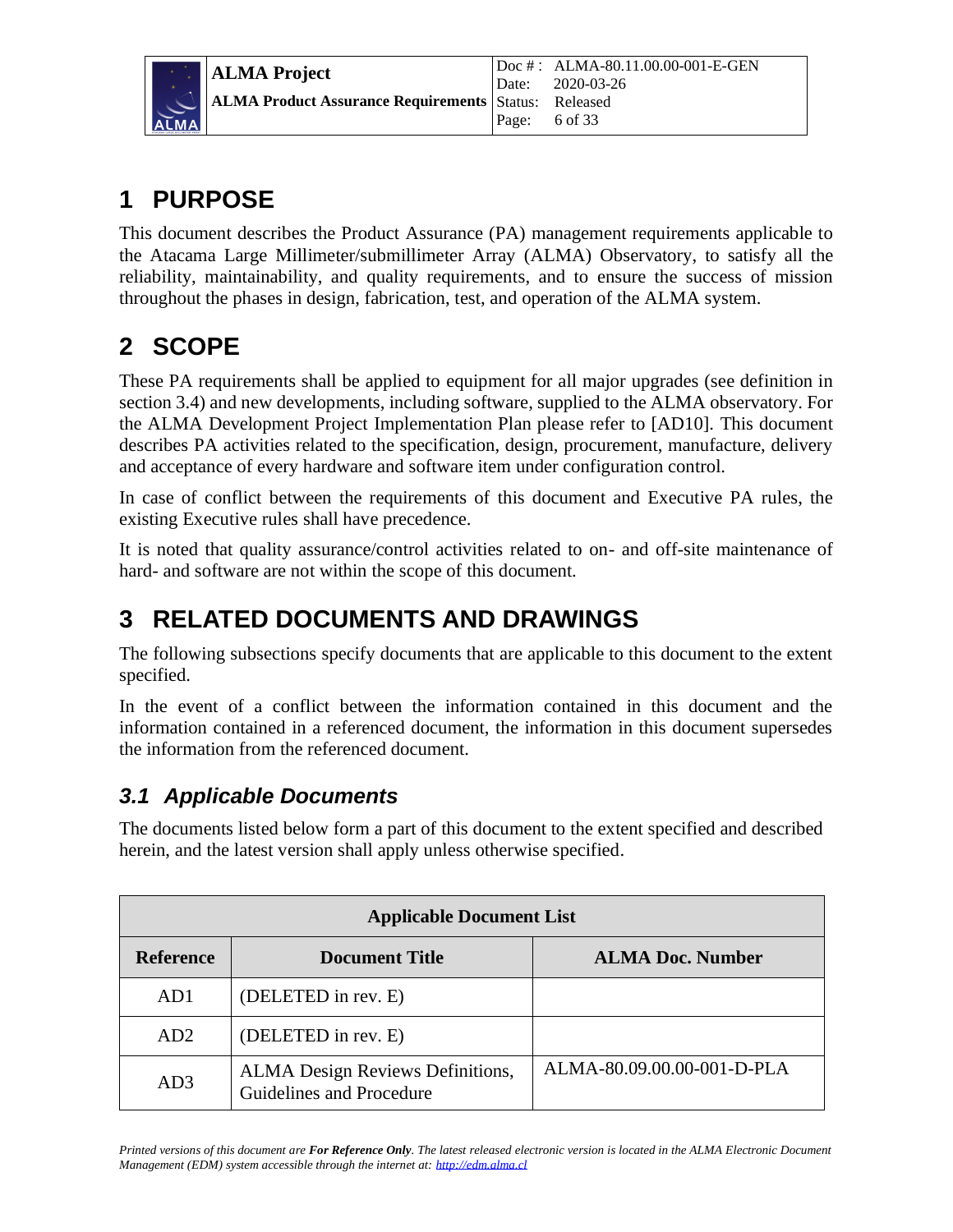| <b>EXAMPLE ALMA Project</b>                                                                                             | Doc # : ALMA-80.11.00.00-001-E-GEN<br>Date: 2020-03-26 |
|-------------------------------------------------------------------------------------------------------------------------|--------------------------------------------------------|
| <b>ALMA Product Assurance Requirements</b> Status: Released<br>ALMA <b>Product Assurance Requirements</b> Page: 7 of 33 |                                                        |

| AD4             | <b>ALMA Documentation Control Plan</b>                             | ALMA-80.02.00.00-011-F-PLA  |
|-----------------|--------------------------------------------------------------------|-----------------------------|
| AD5             | (DELETED in rev. E)                                                |                             |
| AD6             | (DELETED in rev. E)                                                |                             |
| AD <sub>7</sub> | <b>ICT Guidelines for ALMA</b><br>Development Studies and Projects | COMP-70.05.00.00-0078-A-PRO |
| AD <sub>8</sub> | <b>ALMA Safety Manual</b>                                          | ALMA-10.08.00.00-0011-D-MAN |
| AD9             | <b>ALMA Warranty Policy</b>                                        | ALMA-10.00.00.00-0016-A-PLA |
| AD10            | <b>ALMA</b> Development Projects<br><b>Implementation Plan</b>     | ALMA-10.04.00.00-0025-A-PLA |

**Table 1:** Applicable Documentation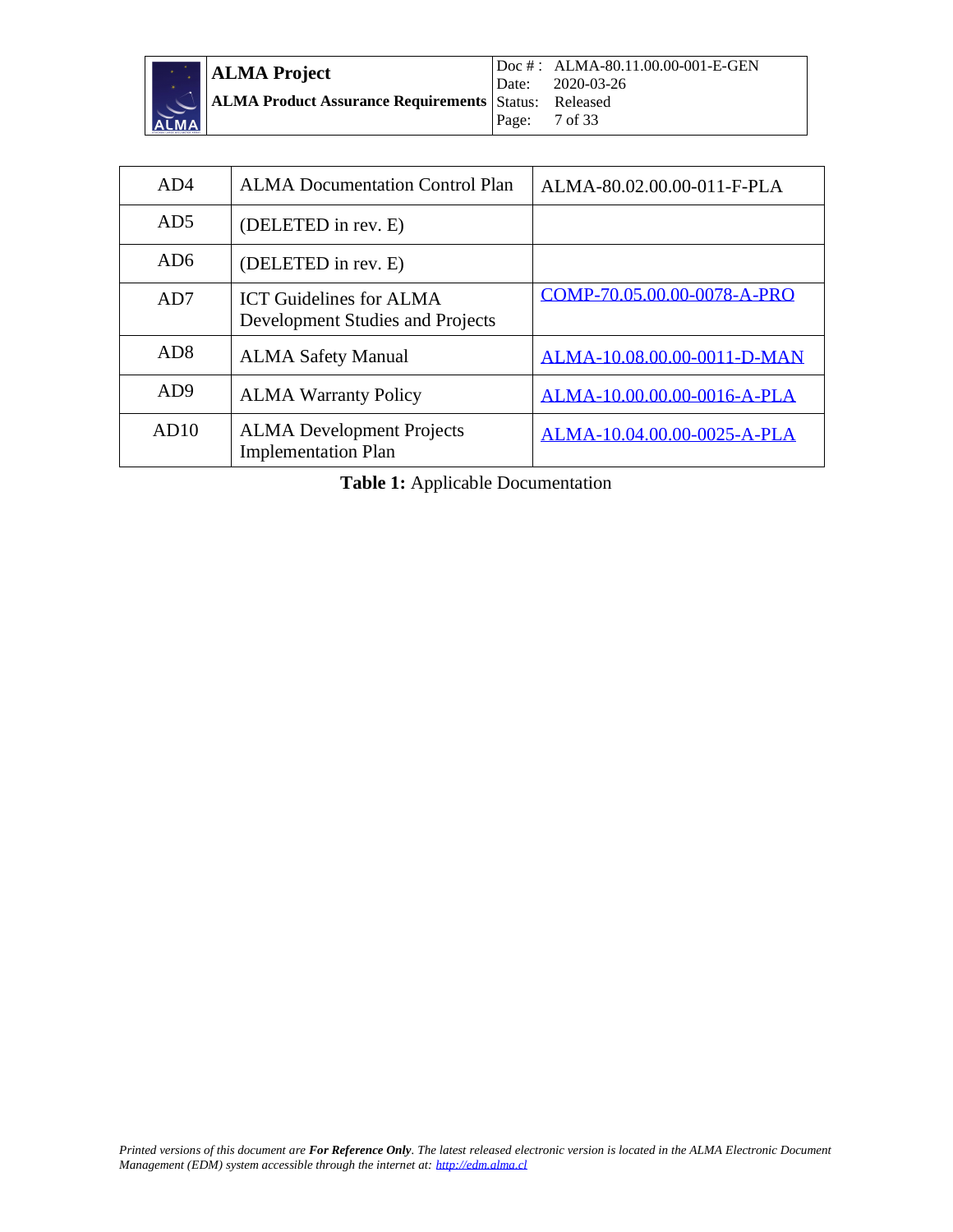### <span id="page-7-0"></span>*3.2 Reference Documents*

The following documents are referenced in this plan and are used for guidance and information only.

|                  | <b>Reference Document List</b>                                               |                            |  |  |
|------------------|------------------------------------------------------------------------------|----------------------------|--|--|
| <b>Reference</b> | <b>Document Title</b>                                                        | <b>ALMA Doc. Number</b>    |  |  |
| RD1              | (DELETED in rev. E)                                                          |                            |  |  |
| RD2              | <b>ALMA Handover Form - Template</b>                                         | ALMA-80.11.00.00-031-A-GEN |  |  |
| RD <sub>3</sub>  | ALMA General safety design<br>specification                                  | ALMA-10.08.00.00-003-B-SPE |  |  |
| RD4              | <b>ALMA Safety Risk Analysis</b><br>Procedures                               | ALMA-10.08.00.00-004-A-GEN |  |  |
| RD <sub>5</sub>  | <b>ALMA System Electrical Design</b><br>Requirements                         | ALMA-80.05.00.00-005-C-SPE |  |  |
| RD <sub>6</sub>  | <b>ALMA System Electromagnetic</b><br>Compatibility (EMC) Requirements       | ALMA-80.05.01.00-001-B-SPE |  |  |
| RD7              | <b>ALMA Environmental Specification</b>                                      | ALMA-80.05.02.00-001-B-SPE |  |  |
| RD <sub>8</sub>  | ALMA Interface Management Plan                                               | ALMA-80.07.00.00.001-D-PLA |  |  |
| RD <sub>9</sub>  | <b>ALMA Power Quality Specification</b>                                      | ALMA-80.05.00.00-001-B-SPE |  |  |
| RD10             | Standard for Plugs, Socket-outlets,<br>and Couplers                          | ALMA-80.05.00.00-004-B-STD |  |  |
| <b>RD11</b>      | <b>ALMA Guidelines for Identification</b><br>and Labeling of ALMA Components | ALMA-80.02.00.00-016-A-SPE |  |  |
| <b>RD</b> 12     | <b>ALMA System Technical</b><br>Requirements                                 | ALMA-80.04.00.00-005-C-SPE |  |  |

**Table 2:** Reference Documentation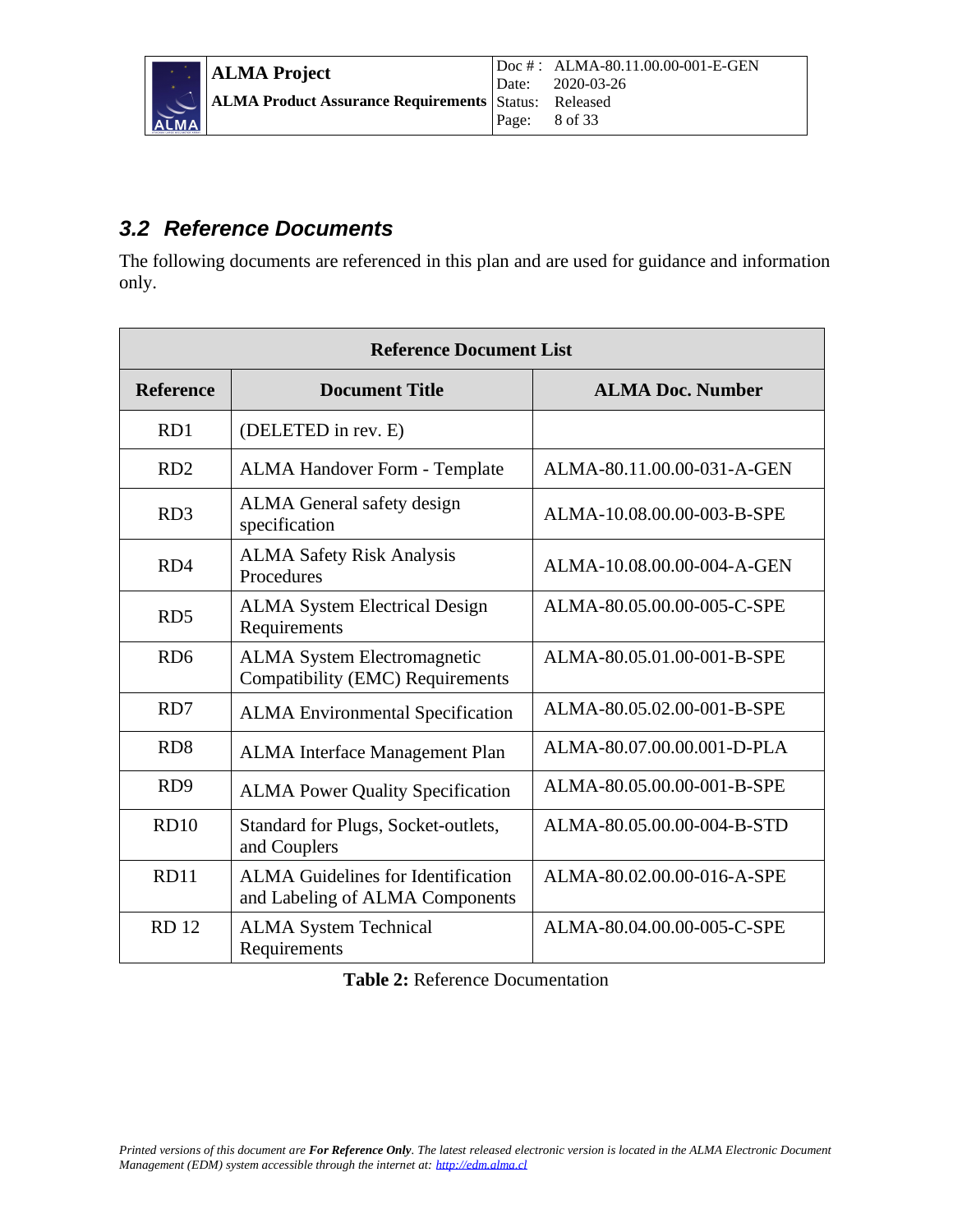

**ALMA Project ALMA Product Assurance Requirements** Doc # : ALMA-80.11.00.00-001-E-GEN Date: 2020-03-26<br>Status: Released Status: Released<br>Page: 9 of 33 9 of 33

### <span id="page-8-0"></span>*3.3 Abbreviations and Acronyms*

The list of acronyms and abbreviations used in this document are defined below.

| <b>Abbreviation or</b><br>Acronym | <b>Non-abbreviated Reference</b>                                                                            | <b>Abbreviation or</b><br><b>Acronym</b> | <b>Non-abbreviated Reference</b>    |
|-----------------------------------|-------------------------------------------------------------------------------------------------------------|------------------------------------------|-------------------------------------|
| <b>ACRV</b>                       | <b>Acceptance Review</b>                                                                                    | <b>MOU</b>                               | Memorandum of Understanding         |
| <b>ADP</b>                        | Acceptance Data Package                                                                                     | <b>MRB</b>                               | <b>Material Review Board</b>        |
| AI                                | <b>Action Item</b>                                                                                          | <b>MRR</b>                               | Manufacturing Readiness Review      |
| <b>ALMA</b>                       | Atacama Large<br>Millimeter/Sub-millimeter Array                                                            | <b>NA</b>                                | North America                       |
| AMT                               | <b>ALMA</b> Management Team                                                                                 | <b>NCR</b>                               | Non-Conformance Report              |
| <b>CCB</b>                        | <b>Configuration Control Board</b>                                                                          | <b>ORR</b>                               | <b>Operational Readiness Review</b> |
| <b>CDMR</b>                       | Critical Design and Manufacturing<br>Readiness                                                              | PA                                       | <b>Product Assurance</b>            |
| <b>CDR</b>                        | <b>Critical Design Review</b>                                                                               | PAI                                      | Preliminary Acceptance In-house     |
| CI                                | Configuration Item                                                                                          | PAS                                      | Provisional Acceptance on-Site      |
| <b>CIDL</b>                       | Configuration Item Data List                                                                                | <b>PCB</b>                               | <b>Printed Circuit Board</b>        |
| <b>CMMS</b>                       | <b>Computerized Maintenance</b><br>Management System                                                        | <b>PDR</b>                               | Preliminary Design Review           |
| <b>COTS</b>                       | <b>Commercial Off The Shelf</b>                                                                             | P&QM                                     | Performance & Quality Manager       |
| <b>CRE</b>                        | <b>Change Request</b>                                                                                       | QA                                       | <b>Quality Assurance</b>            |
| <b>DAR</b>                        | <b>Document Approval Request</b>                                                                            | <b>RFW</b>                               | <b>Request for Waiver</b>           |
| EA                                | East Asia                                                                                                   | <b>SA</b>                                | South America                       |
| <b>EMC</b>                        | Electromagnetic Compatibility                                                                               | <b>SE</b>                                | <b>System Engineering</b>           |
| ${\rm EU}$                        | European Union                                                                                              | <b>TBD</b>                               | To Be Determined                    |
| <b>IxT</b>                        | Integrated Team (The x stands for<br>E=Engineering, C=Computing,<br>S=Science or Sop=Science<br>Operations) | <b>TRR</b>                               | <b>Test Readiness Review</b>        |
| <b>JAO</b>                        | Joint ALMA Observatory                                                                                      |                                          |                                     |
| <b>JIRA</b>                       | Not an acronym. Name of issue<br>tracking tool.                                                             |                                          |                                     |

**Table 3:** Acronyms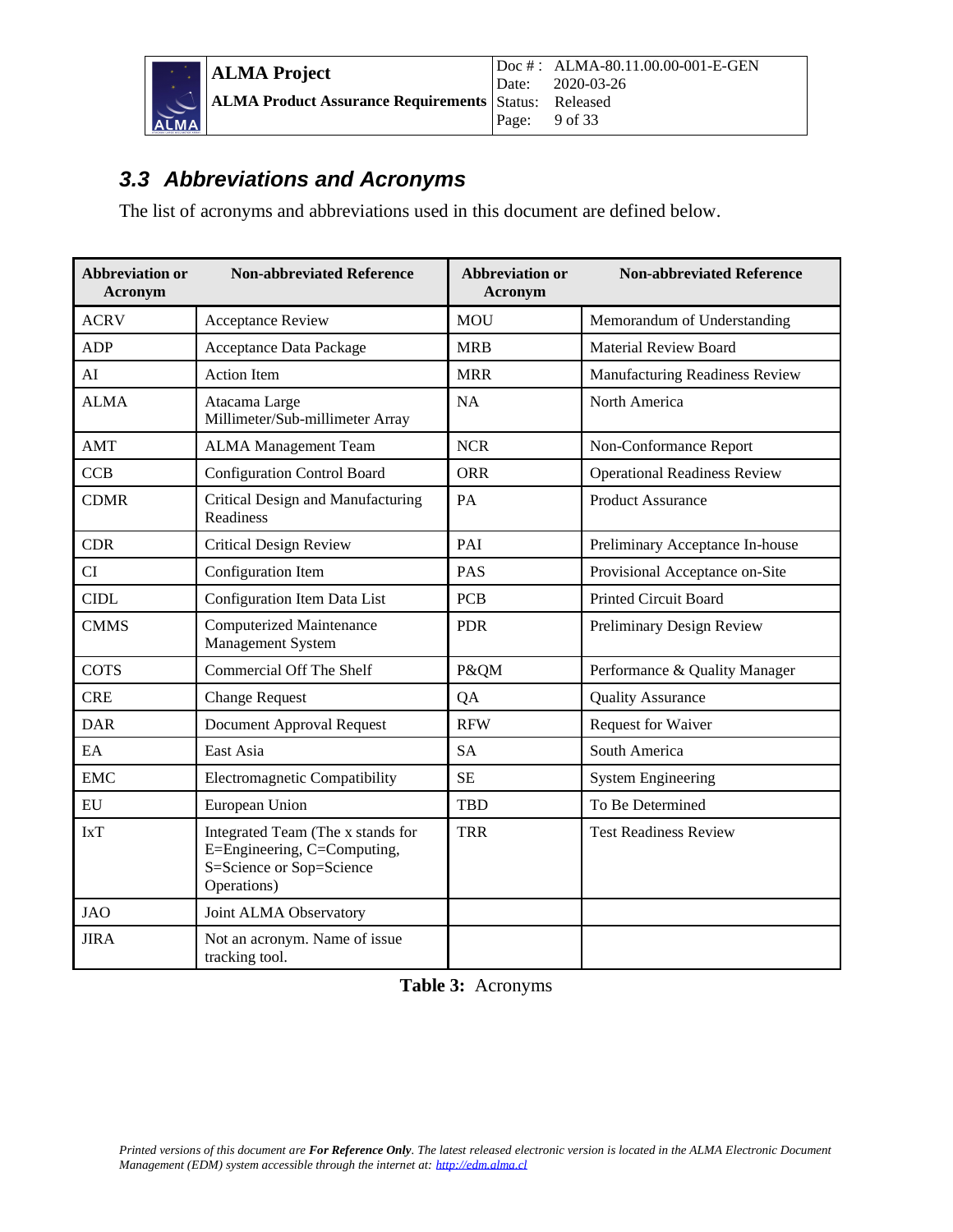

**ALMA Project ALMA Product Assurance Requirements** Doc # : ALMA-80.11.00.00-001-E-GEN Date: 2020-03-26 Status: Released Page: 10 of 33

#### <span id="page-9-0"></span>*3.4 Definitions*

Acceptance data package: All documentation required to completely define the "as-built" version of the delivered equipment. Including, but not limited to, the documents detailed in Section 11 of this document.

Acceptance Review: A formal project level (involving multiple IxT and JAO participants) evaluation of all work products associated with delivery of ALMA subsystem components. The ACRV follows the typical acceptance guidelines and is more comprehensive than a typical PAS event, used primarily for components assembled in Chile that do not have a PAI at a vendor location.

Acceptance Test and Inspection: Tests and inspections performed on a deliverable item to ensure it satisfies the applicable requirements, a subset of verification tests. The distinction between verification tests and acceptance tests is typically described in a Verification and Acceptance Plan.

Approved Work Product: Refers to documentation, product material, software components, etc. that have completed required reviews and are ready for final "release" (see Release definition below).

Baseline Configuration: The complete description of a deliverable system or subsystem describing the snapshot of the configuration with a listing of all parts and documentation, including versions, of internal components at the time of delivery. Usually accomplished by submitting a CIDL (see description below) with the delivered material at the time of acceptance. The baseline configuration may contain as-built drawings, but there would be an associated AI to track update of the drawing or a waiver if it is not to be updated.

Change request: Written request to change the content of a controlled document or product.

Conditional Acceptance: The status granted by the receiving party or customer, usually the JAO, allowing delivery and/or hand-over of (partially) unverified or non-compliant work products in an effort to facilitate further testing, design verification/adjustment, or putting a subsystem in production in a more suitable environment. All action items that were agreed related to the conditional acceptance must be addressed before full acceptance can be recommended.

Configuration item: A hardware or software item that is uniquely defined by its own set of requirements.

Configuration Item Data List: Identifies the applicable issue/revision of requirements documents, specifications, drawings and engineering lists that represent the "as-built" configuration baseline. It includes a section called Change/Waiver Status which identifies the status of approved changes and waivers.

Critical Item: Items, components, modules or subassemblies, which if failed, will cause a failure in the larger assembly of which they are part of.

Custom engineered equipment: Any single component which has been uniquely engineered for ALMA or any integrated assembly, consisting of multiple commercial components, which has been designed specifically for ALMA.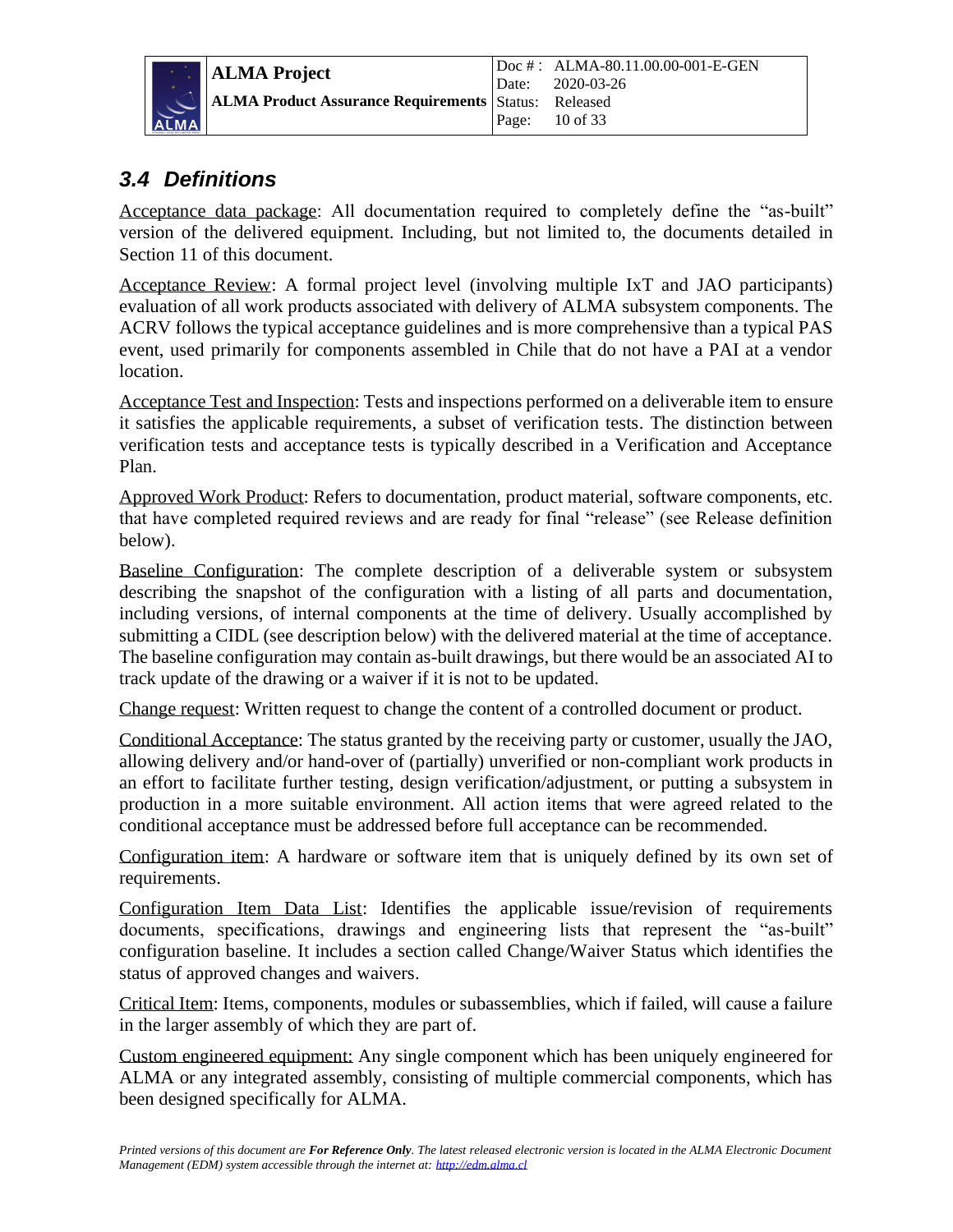

Engineering Model: Work Products accepted conditionally that are approved for use in the observatory with the goal of more thoroughly verifying requirements. Engineering Models must complete the ALMA acceptance process with focus on safety and interfaces prior to ultimate handover to the observatory, or be replaced with a fully (performance) compliant unit.

Essential equipment: Any piece of hardware or software, the failure of which, results in deterioration in the observational capability or the data processing capacity of the telescope.

Handover Process: Corresponds to the formal process where the responsibility for operation and maintenance of deliverables is transferred to the JAO. It is strongly linked to the incremental Acceptance Process, and it culminates when the ALMA Director, based on the recommendation issued by the Observatory System Engineer during the Acceptance Process, confirms the handover to the JAO of the deliverable for future operation and maintenance. In this context also a related Handover Certificate can be issued.

Major Upgrade: Improvement, upgrade and/or enhancement of the design of a subsystem that is deemed necessary to be managed as a separate project.

Owner: The organization (company, institute, etc.) who is legally owning a configuration item.

Preliminary Acceptance In-house: The PAI event is an evaluation performed at the vendor site to authorize delivery of components to the customer. The event typically involves the vendor performing full acceptance verification, as defined between vendor and customer at the TRR, to verify compliance with requirements, with possible witnessing and data and documentation review by the customer. After completion of the event a report or minutes generated by the acceptance team, listing Action Items is delivered to the management of the customer with a recommendation for delivery of materials.

Preproduction Unit: A deliverable unit or set of units identified by an agreement between the IET and the JAO that will be delivered prior to a formal design review, but is intended to meet all currently approved requirements at the time of delivery. The goal of a preproduction unit is to transition for a formally unit after approval of the design. In some cases the unit may require rework and re-delivery as a production unit.

Prototype Unit: A unit delivered as a test platform or that is known to contain design questions or issues, but is needed to facilitate the verification of requirements or testing of a higher assembly. A prototype is not formally handed over to the project will require replacement with a production unit.

Provisional Acceptance on-Site: The PAS event is an evaluation performed at the customer site to verify functionality of delivered components and survival of the shipping and transport process, or after the integration process. The inspections and testing are typically performed by the customer. After successful completion of the event, a report, prepared by the acceptance team is delivered to the management of the customer with a recommendation for formal handover.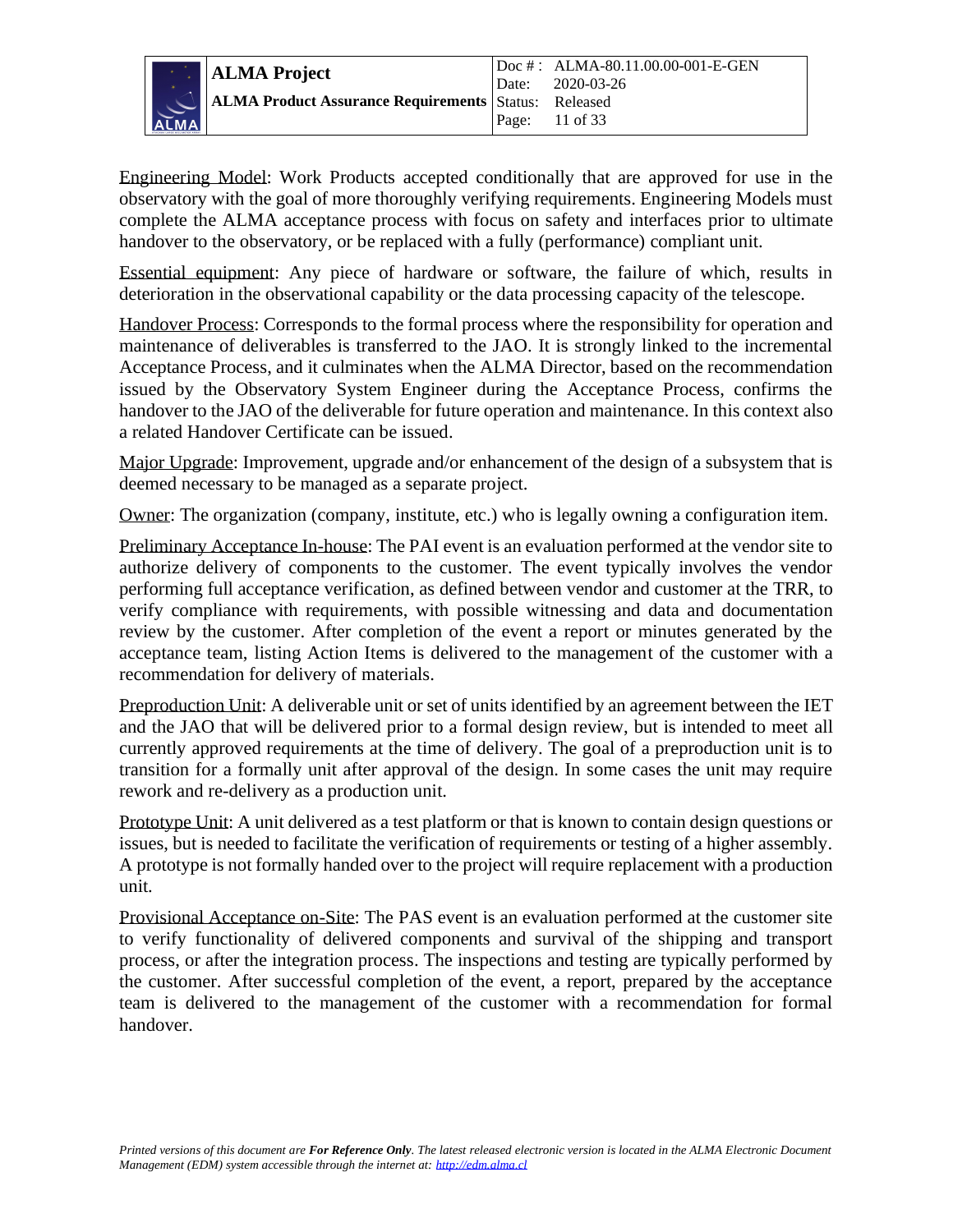

Released Work Product: All documentation, product material or software that has successfully completed the approval process, including QA review, submission to configuration management system, and tagging of superseded items. A final step to release is to verify distribution of the newly released work product to vendors or other "customers" holding superseded material.

Reliability Analysis: An analysis performed to determine the expected reliability of the item being designed.

Request for Waiver: Written request to use or release product which does not conform to the specified requirement.

Verification and Acceptance Plan: A plan that details how each of the applicable requirements shall be verified. Typical methods include: Test, Analysis, Inspection and Simulation. It also defines the tests needed for verification and the subset of tests performed for acceptance.

Verification Test: Tests performed on initial production version of an item being designed to verify it meets its design requirements.

Validation Test: Tests performed are used to confirm that the (sub-)system is able to accomplish its intended use.

### <span id="page-11-0"></span>**4 PRODUCT ASSURANCE MANAGEMENT**

Responsibility for the ALMA Product Assurance effort is distributed over the organizational structure as the rest of the ALMA project.

Considering that in the ALMA Operations phase PA aspects mostly relate to major upgrades and to new developments (HW and SW), the focus of PA management shall lie on an effective establishment and oversight of these PA requirements at the corresponding, specific development or major upgrade projects. In terms of resources, this implies that an ALMA PA Manager role (or its equivalent) shall be maintained at the JAO, while individual development projects shall appoint an according PA responsible. As there is no dedicated ALMA PA team in Operations, the development/upgrade project shall be responsible to provide and manage PA aspects.

### <span id="page-11-1"></span>*4.1 JAO Performance & Quality Manager*

{PA-0001.0-01/I} The JAO Performance & Quality (P&Q) manager (or his/her equivalent) shall be responsible for the implementation of the PA requirements presented in this document.

{PA-0002.0-01/I} The JAO P&Q Manager shall participate in the CCB and have the opportunity to review all change requests, requests for deviation, and requests for waiver from the requirements contained in this document.

{PA-0003.0-01/I} The JAO P&Q Manager shall be responsible for:

- 1. Oversight and management of PA principles at the ALMA Observatory site and related facilities.
- 2. Management and tracking of corrective actions identified after acceptance and the resolution of issues raised during analysis of corrective actions.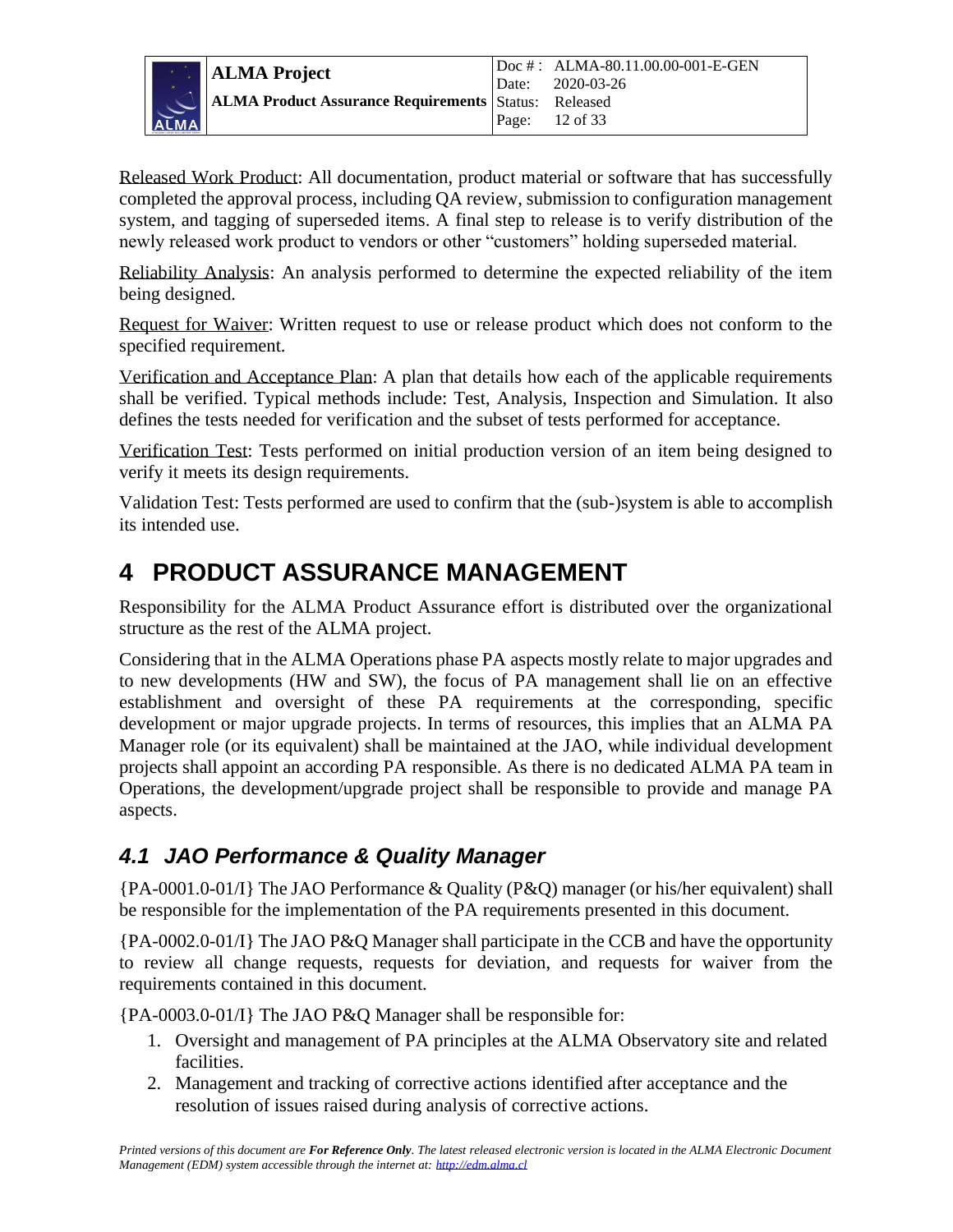

- 3. Management and tracking of Action Items from PAS and ACRV events performed at the OSF/AOS.
- 4. Management and tracking of Action Items from process audits at the OSF/AOS.
- 5. Guidance and coordination of PA aspects with the corresponding development/upgrade project teams.

### <span id="page-12-0"></span>*4.2 Projects that Involve Hardware Modifications/Deliverables*

{PA-0004.0-01/I} ALMA Executives or related partner institutes that perform major upgrades<sup>1</sup> and/or new developments that involve hardware modifications/deliverables shall identify responsible persons for PA concerns specific to a development project, hereafter referred to as, "PA Principal."

{PA-0005.0-01/I} Each major upgrade and/or new development project shall adhere to the PA requirements defined in this document.

{PA-0006.0-01/I} If a project wishes exemption from one or more of the requirements defined in this document, they must first request permission by submitting a Request for Waiver with justification to the JAO P&Q Manager and the approval must be referenced in the tailored IxT PA Plan.

Request for Waivers (RFWs) related to Product Assurance requirements require approval from the ALMA Configuration Control Board (CCB) and the ALMA Director.

### <span id="page-12-1"></span>**4.2.1 Planning and Reporting**

{PA-0090-01/I} For each development project, the scope and frequency of PA updates shall be defined by IxTs and subcontractors, in order to ensure PA requirements remain in consideration throughout the project.

### <span id="page-12-2"></span>**4.2.2 Procurement Controls**

The requirements in this section apply to the purchase orders and contracts prepared for an ALMA IxT by the coordinated effort of the design engineers, PA principal and purchasing groups within a consortium organization. For those top-level procurements that are established by a Memorandum of Understanding (MOU) or Statement of Work and not by a contract, the requirements of this section shall be met as part of the Manufacturing Readiness Review (Section 7.1.5). In cases of conflict between this document and Executive procurement rules, the existing Executive rules will have precedence.

{PA-00100-01/I} The PA Principal shall participate in the preparation of material, component, process or manufacturing specifications in close cooperation with design and test engineers.

{PA-00110-01/I} The PA Principal shall review the sections related to quality assurance of all purchase orders and contracts that procure ALMA configuration items, to ensure that applicable PA requirements are included in purchase orders and contracts for deliverable equipment, both hardware and software.

<sup>1</sup> For the definition of "major upgrade" please refer to section 3.4.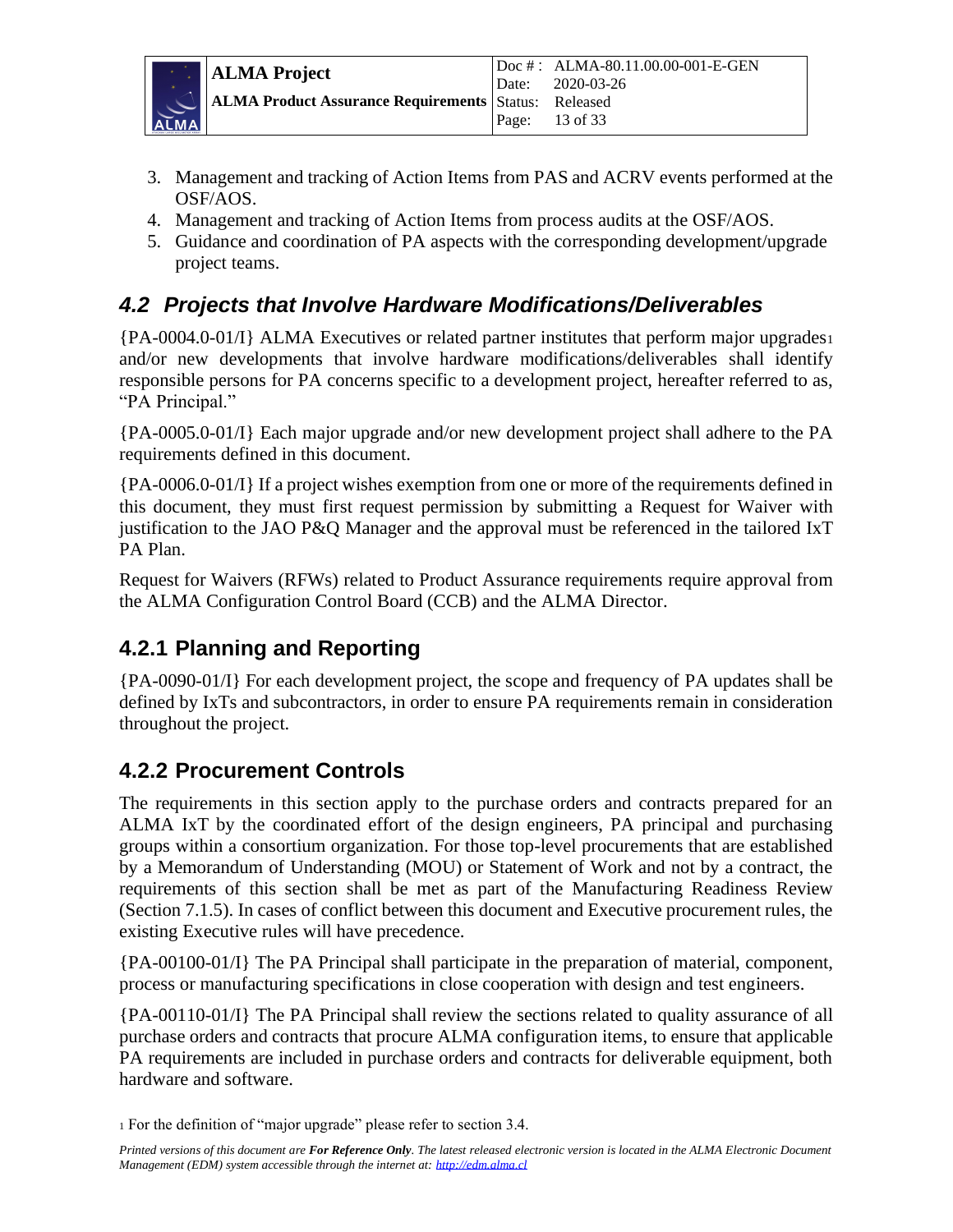

{PA-00120-01/I} The Project Manager shall ensure that all contracts issued for custom engineered products require the submission for approval of a verification plan which details how each of the contractual requirements shall be verified.

{PA-00140-01/I} The Project Manager shall require their subcontractors and suppliers to submit a PA Plan, QA Plan or Quality Manual for review and approval prior to the signing of a contract or purchase order, unless otherwise stated in contract documentation.

This requirement applies to contracts for the production of equipment delivered for use in or with the ALMA system at its final location in Chile.

This requirement also applies to contracts which result in the delivery of specifications used to produce equipment that will be delivered for use in or with the ALMA system at its final location in Chile.

{PA-00150-00/I} When commercial-off-the-shelf (COTS) equipment or components are purchased for the first time, a product data sheet from the desired manufacturer shall be supplied with the purchase request including identification of the critical performance specifications.

It is recommended that the quality standard(s) of the component/equipment manufacturer are reviewed by the PA Principal prior to the purchase of any equipment.

### <span id="page-13-0"></span>*4.3 Projects that Involve Software Modifications/Deliverables*

{PA-00950-00/I} Formal product assurance shall be carried out on all software that is required for telescope observations or supporting operations equipment with the exception of commercial-off-the-shelf (COTS) software.

PA requirements are not applicable to software developed for temporary purposes such as test stubs or demonstration.

{PA-00960-00/I} The requirements listed below refer only to deliverable software unless otherwise stated.

- Software requirements and specification documents shall be maintained on the above software.
- Software verification and validation shall be carried out including reviews and formal acceptance testing.
- Configuration control shall be carried out on software delivered to the ALMA project or software which forms part of other delivered hardware.
- Adequate documentation will be provided with deliverable software to allow the ALMA project to accept, use and maintain the software.

{PA-00965-00/I} All new software products, major software updates or software components part of a new subsystem development or upgrade shall follow the ICT Guidelines for ALMA Development Studies and Projects [AD7]. Specifically, software must be designed and organized to facilitate straightforward integration into the ALMA software repository and final handover to ICT. All technology choices must be coordinated with and approved by ICT.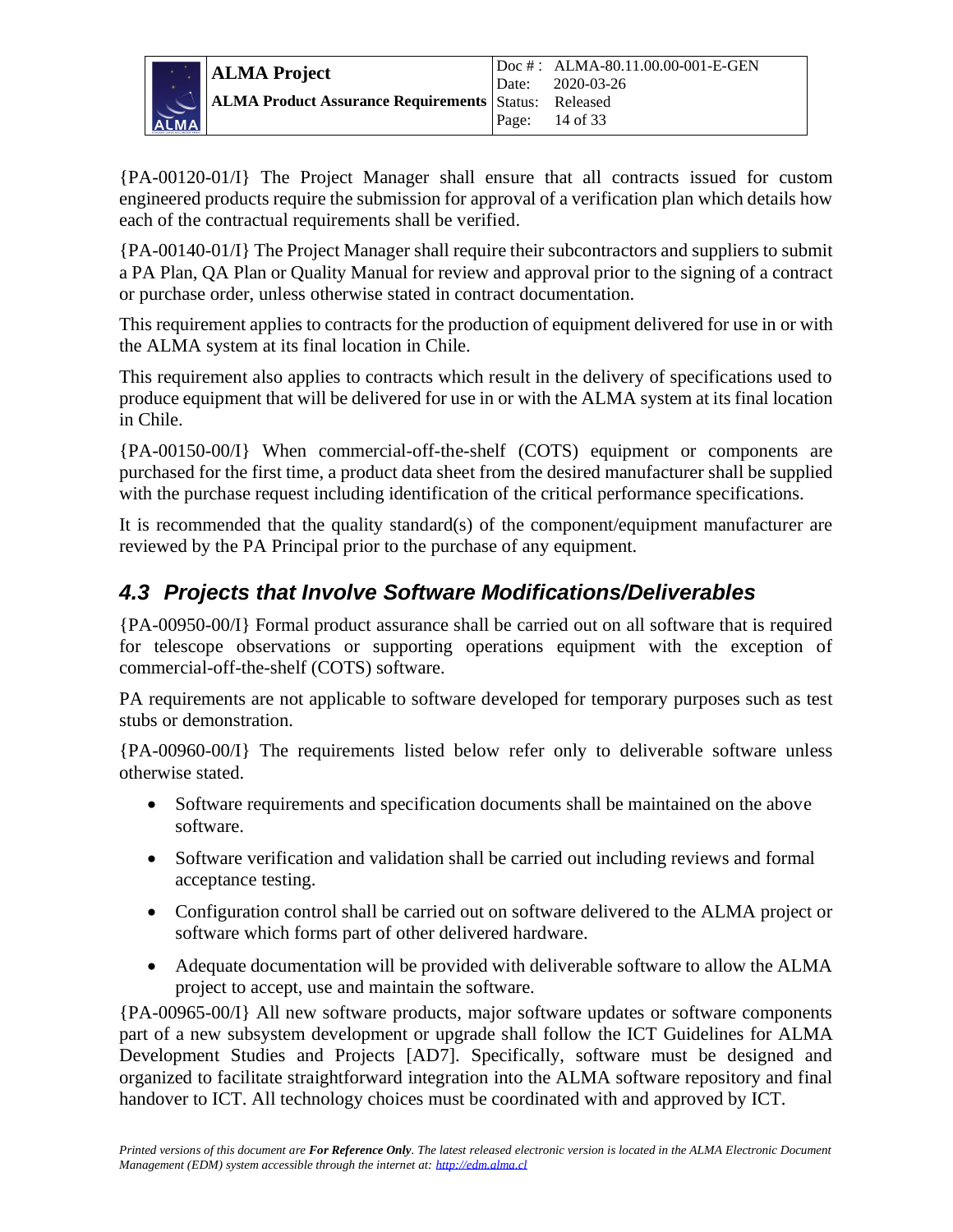### <span id="page-14-0"></span>**5 PROJECT DOCUMENTATION**

{PA-00175-00/I} The project's PA Principal shall identify the project-specific ALMA Deliverable documentation and seek approval from the JAO P&O Manager. The following items shall be covered, though the JAO P&Q Manager can recommend the reduction of scope, or recommend the addition of documents, in order to tailor the documentation package to the specific needs of each project:

- Applicable specifications and requirements;
- External and internal Interface Control Documents (ICDs);
- Design reports;
- Design analysis reports, incl. reliability and maintainability analysis;
- Product Assurance and Safety Plans;
- Safety compliance report and hazard analysis;
- Electrical design, environmental and EMC compliance assessments;
- Product Assurance records/summaries, RfWs, CREs and non-conformance reports;
- Verification test reports;
- Acceptance test reports;
- Compliance matrix;
- Subsystem integration and -test plans;
- Subsystem commissioning plan;
- Validation test reports;
- As-built drawings;
- Bills of material;
- Operations and maintenance manuals;
- Configuration Item Data List (CIDL);
- Any other document that contains information necessary for the due verification, validation, acceptance, operation, maintenance and disposal of the development project's deliverable.

{PA-00176-00/I} The JAO P&Q Manager shall maintain an ALMA Document Approval Matrix that identifies the categories of the ALMA Deliverable Documentation, including the definition of who (in terms of roles) shall review, approve and release these documents.

{PA-00177-00/I} The approval of the ALMA Document Approval Matrix, or of any changes to it, shall follow the ALMA Change Control Process (CCB process).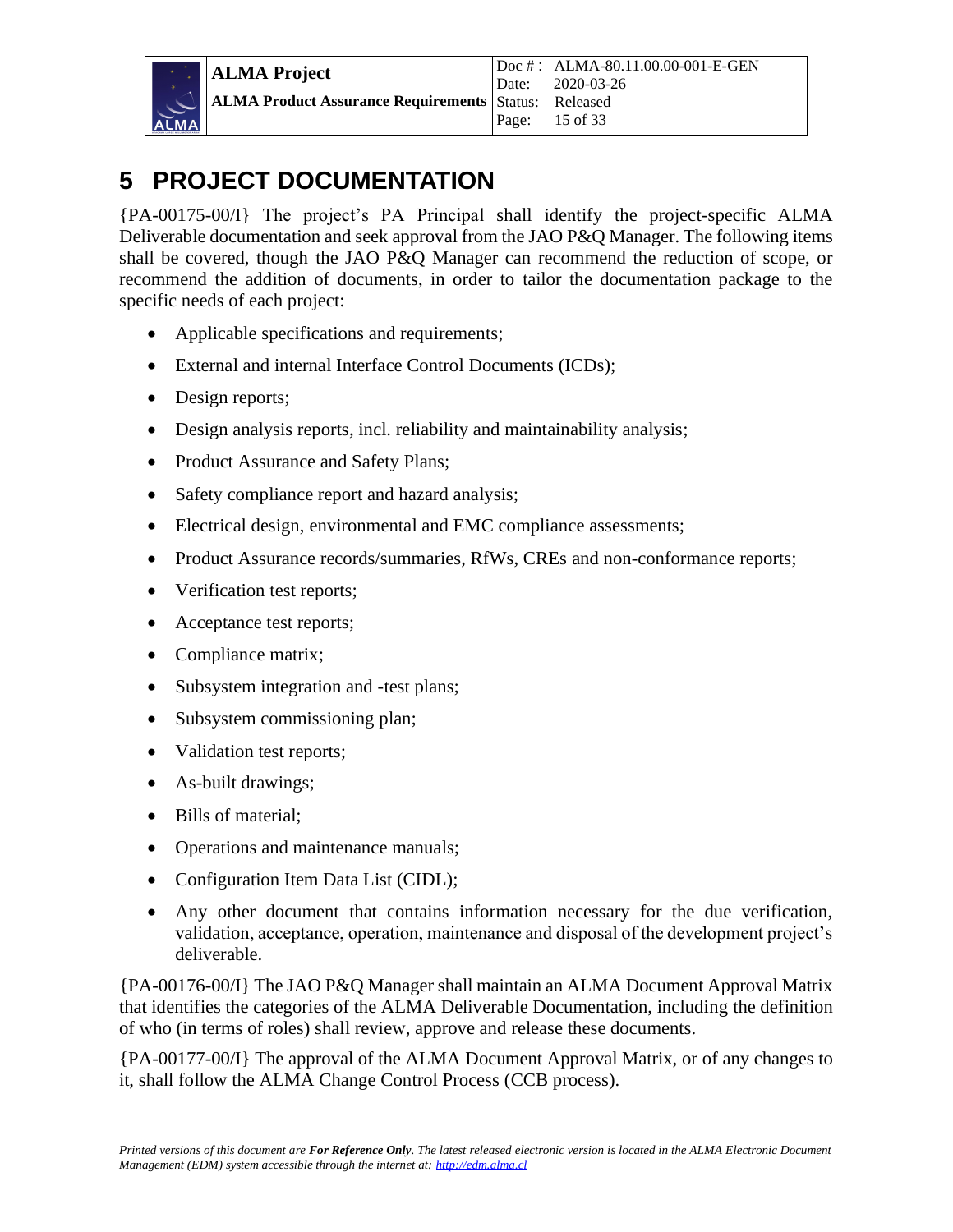

{PA-00180-01/I} Approval, release and revision of ALMA Deliverable Documentation shall be performed following the procedures defined in Documentation Control Plan [AD4]. At a minimum, Version Control and Configuration Management processes shall be applied to all project documentation.

{PA-00182-00/I} Specifically, each ALMA Development Project shall issue a Product Assurance Plan that is tailored to the specific circumstances of each project, which is to be reviewed by the JAO P&Q Manager no later than the preliminary design review (PDR). This document is intended to provide sufficient and executable PA guidance to the project team and be in full compliance with the requirements contained herein. At a minimum, the Product Assurance Plan shall contain the following elements:

- Designation of PA Principal;
- Specific guidance on conformance to ALMA PA requirements, for example (note: contents may vary depending on the scale and nature of the project):
	- o Documentation and Configuration Control;
	- o Quality and Reliability of Parts and Materials;
	- o Performance and Requirements Verification;
	- o EMC Compliance;
	- o Procurement Control;
	- o Non-conformance and Issue Tracking;
	- o Risk Management;
	- o Shipping and Storage;
	- o Inspections;
	- o Test Reviews;
	- o Acceptance Process;
	- o …
- Planned project reviews and associated PA deliverables;
- Audit plan that details the scope of both internal (project team) and external (vendor) audits (if/as applicable);
- Approved waivers from ALMA PA requirements (if applicable).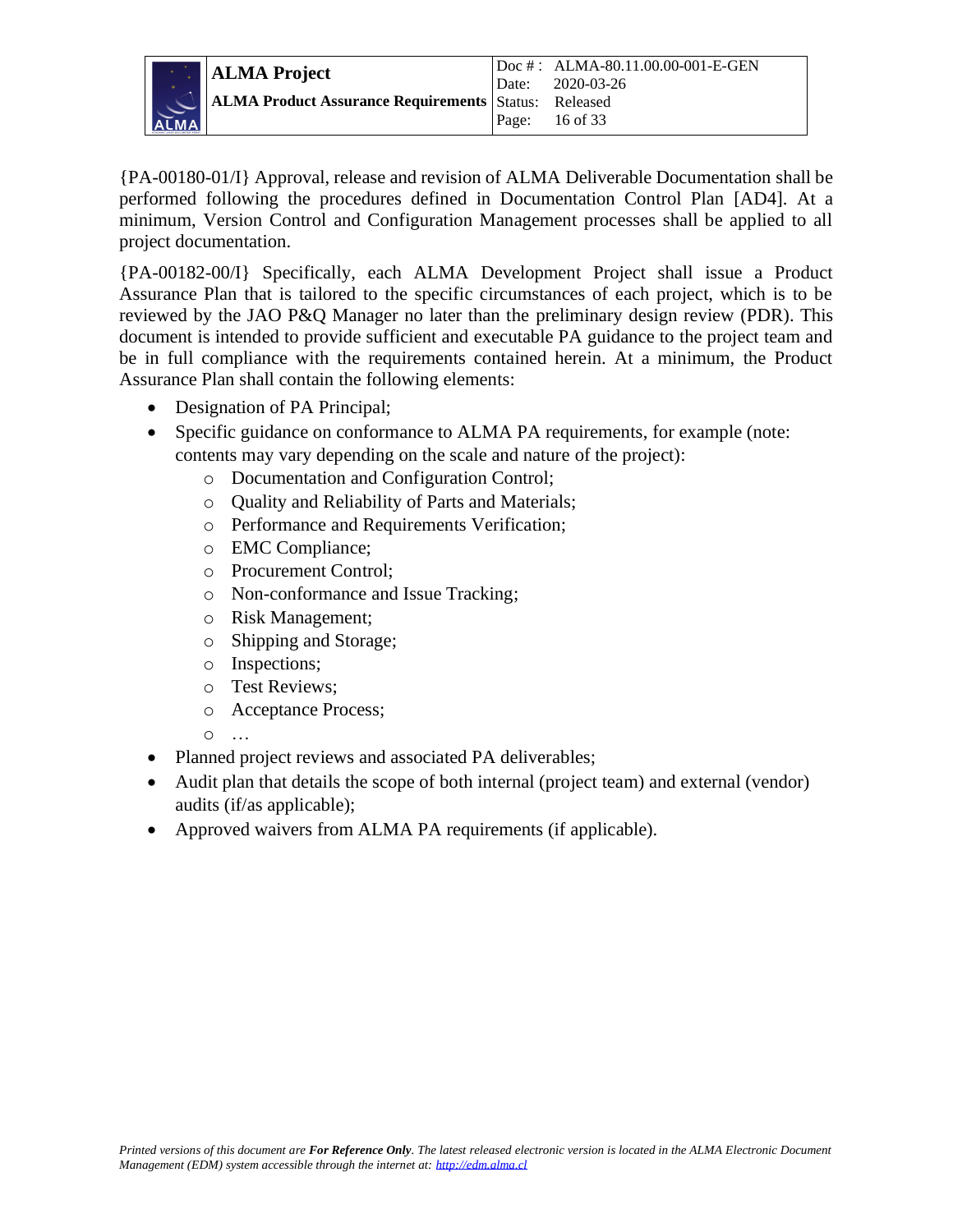

**ALMA Project ALMA Product Assurance Requirements** Doc # : ALMA-80.11.00.00-001-E-GEN Date: 2020-03-26 Status: Released Page: 17 of 33

### <span id="page-16-0"></span>**6 CONFIGURATION ITEM MANAGEMENT**

The following subsections outline requirements associated with the management of configuration items (CIs).

### <span id="page-16-1"></span>*6.1 Configuration Item Identification*

{PA-00190-01/I} Each ALMA Development Project shall submit a list of their Configuration Items to the review panel and/or acceptance team for review prior to final acceptance in the form of a controlled and released Configuration Item Data List (CIDL). Configuration Items are all work products that are intended to be handed over to the observatory including, but not limited to all documentation, hardware and software. All requests for changes or waivers against this baseline configuration shall also be listed.

{PA-00200-01/I} The PA Principals shall be responsible for compiling and maintaining a comprehensive list of Configuration Items from their groups for all components delivered to Chile for final use on observatory operations.

### <span id="page-16-2"></span>*6.2 Configuration Item Marking*

{PA-00230-00/I} The marking and labeling of deliverable hardware and software shall be implemented as defined in Requirements and Guidelines for Identification and Labeling of ALMA Equipment [RD11].

{PA-00240-00/I} Each configuration item shall be uniquely identified by serial number.

{PA-00250-00/I} A serial number shall be permanently affixed to each configuration item using a method appropriate to the item which may be indelible ink, engraving, coded electronically readable chip or a combination of the above or equivalent methods. Serial numbers shall not be hand-written.

### <span id="page-16-3"></span>*6.3 Configuration Item Control*

{PA-00260-00/I} After a configuration item (CI) has passed formal verification testing (Section [10.1\)](#page-21-3) or acceptance testing (Section 10.2), the current owner shall be responsible for maintaining the integrity of the CI and the accuracy of the CIDL.

This includes controlling the replacement of any hardware component, modification of marking or installation of any software upgrade or patch and the delivery of an updated CIDL. When a CI is modified by the JAO, it shall work closely with the corresponding design authority in order to fulfill this requirement.

{PA-00270-01/I} If a formally accepted configuration item is modified in any way, the accompanying documentation shall be updated to reflect the new configuration and the acceptance tests shall be repeated. If this activity is performed by a vendor or delivering IET, the responsible IET shall open a tracking ticket in their area to track progress on the modification. The ticket will remain open until the work is completed and a new CIDL and drawings or affected documentation is updated, released and delivered.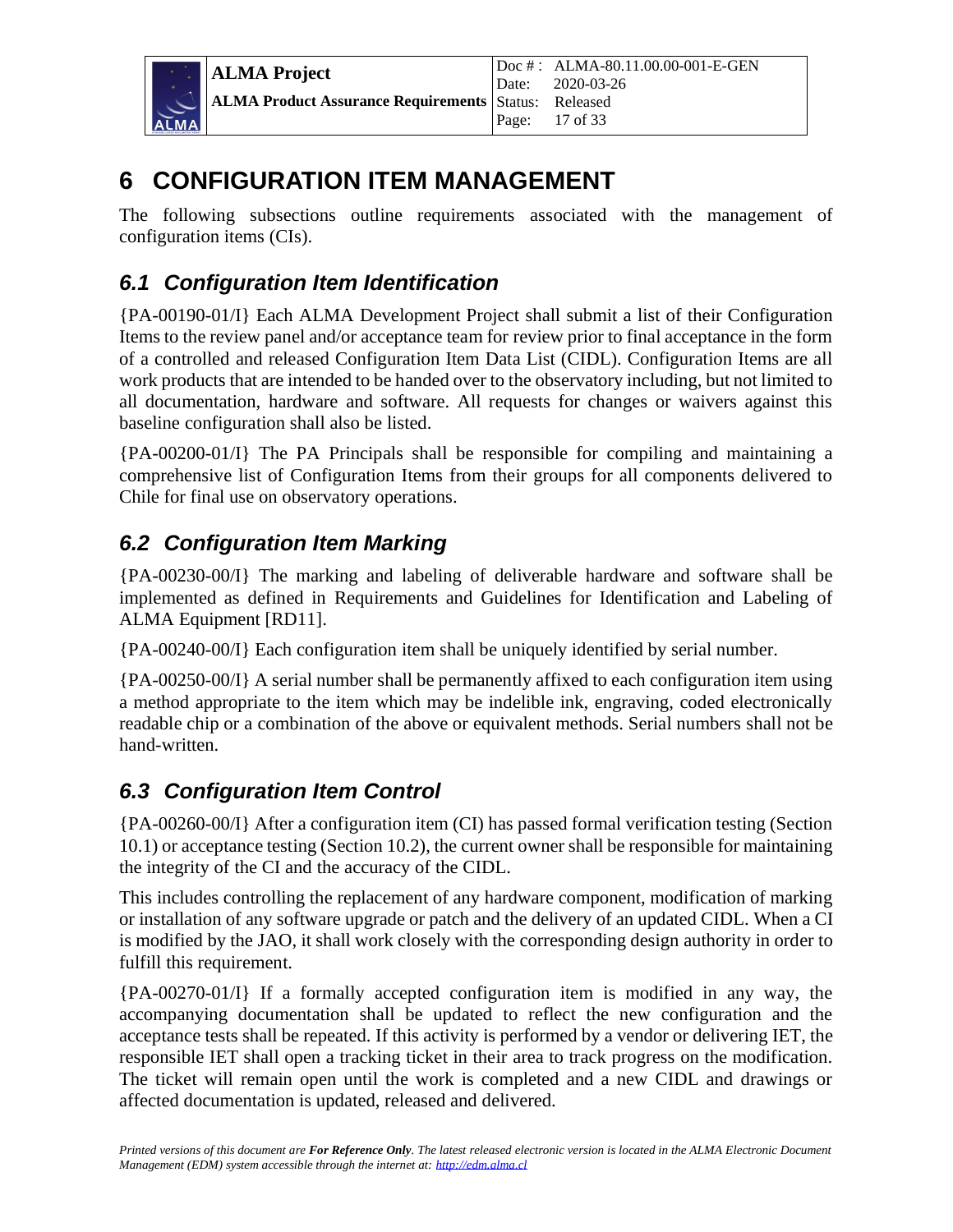

### <span id="page-17-0"></span>*6.4 Configuration Item Documentation*

{PA-00280-00/I} Documentation shall accompany each configuration item and shall contain a list of all components (including, if applicable, serial numbers) that comprise the overall item.

{PA-00290-00/I} The accompanying documentation shall maintain a history of all equipment and/or component changes which occurred prior to the current version.

## <span id="page-17-1"></span>**7 PRODUCT ENGINEERING**

The quality requirements for engineering are intended to ensure the final product has been designed to achieve a high level of quality in addition to a high level of performance. Quality requirements are nothing more than performance requirements which are measured in terms of reliability, availability, repeatability, usability, safety and maintainability.

### <span id="page-17-2"></span>*7.1 Design and Manufacturing Reviews*

Design reviews provide the opportunity for the design engineering organization to benefit from the experience and expertise which exists outside of their organization. This is also an occasion to ensure the design being reviewed is consistent with the designs of other organizations which are creating subsystems, assemblies and/or components that will integrate with the equipment under review. Formal completion or closure of a review is not completed until all issues identified by the review panel are addressed to the satisfaction of the decision-making authority as defined in the review plan. The decision-making authority has the responsibility to assess each of the recommendations from the panel and determine if and how they will be implemented, and to update the AI or issue reflecting this decision. The process for tracking, reporting and closure of Action Items coming out of a review is detailed in Section 13.

### <span id="page-17-3"></span>**7.1.1 Conceptual Design Review**

The purpose of the Conceptual Design Review (CoDR) is to inform the JAO and other ALMA partners about details of a proposed Development Project.

{PA-00291-00/I} The decision-making authority related to the Development Project proposal shall decide whether a Conceptual Design Review shall be carried out, or not.

{PA-00292-00/I} At a minimum, the following points shall be evaluated during a Conceptual Design Review:

- Performance of new capabilities and/or improvements for the alternative design choices considering the science objectives and the organization's long-term development strategy;
- Performance of improvements to that of the existing design;
- Likely changes of the science- and system level requirements as a result of the new development;
- Proposed methodology for evaluating the design alternatives;
- Planning of early design activities for the project, resulting in the selection of the baseline design.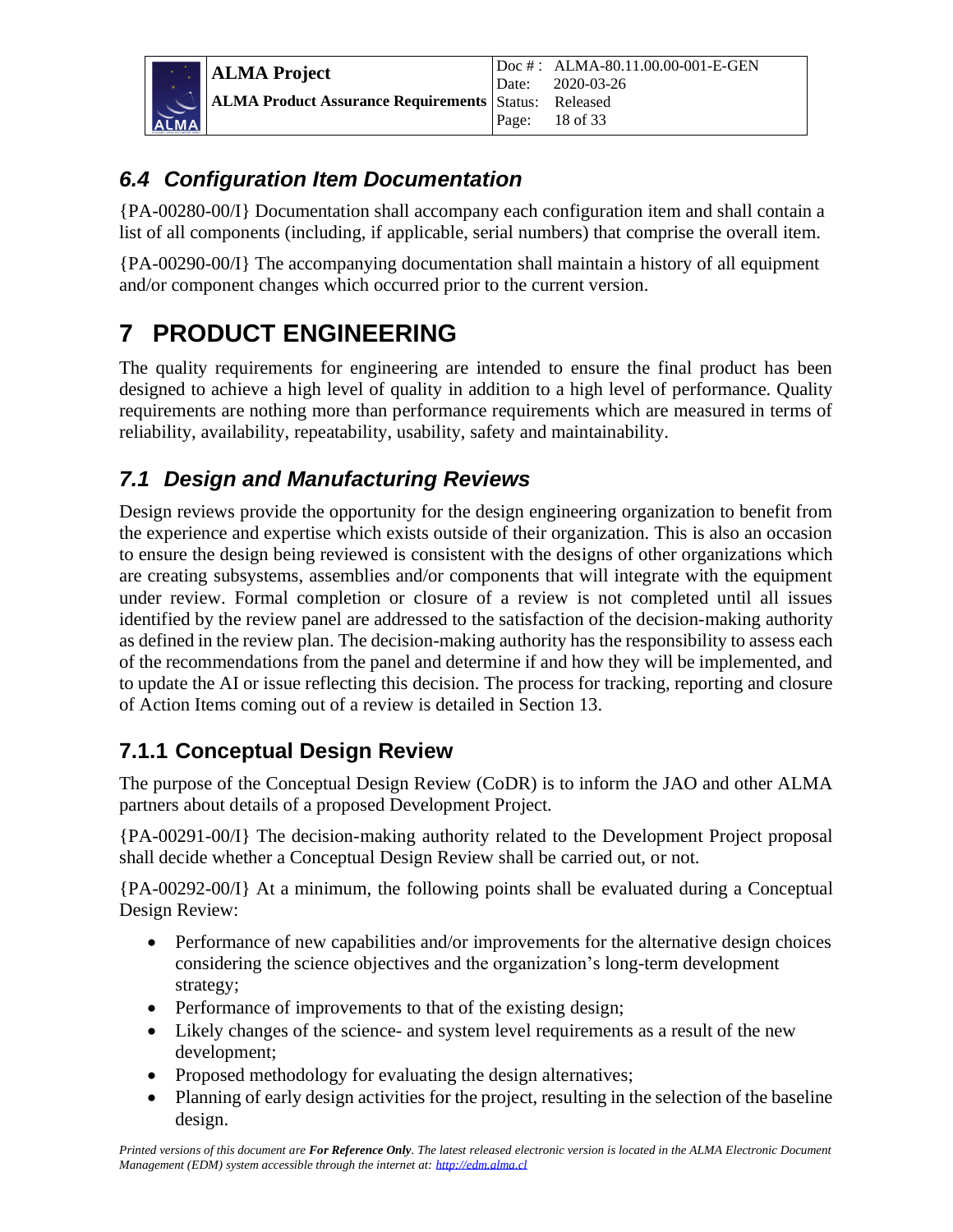### <span id="page-18-0"></span>**7.1.2 (Sub-)System Requirements Review**

Any ALMA Development Project or upgrade must be consistent with the latest applicable ALMA system- and sub-system level requirements. If additional specifications are necessary, or existing requirements need to be changed, this shall be subject to a (Sub-)System Requirements Review (SRR).

{PA-00295-00-I} The Observatory System Engineer shall decide whether a (Sub-)System Requirements Review must be performed for a specific Development Project proposal, or not.

{PA-00296-00-I} At a minimum, the following points shall be evaluated during a (Sub-)System Requirements Review:

- Changes of the science- and system level requirements as a result of the new development are consistent with the ALMA development roadmap and/or other, applicable strategic goals;
- Applicable requirements have been duly identified, are correct and complete.

### <span id="page-18-1"></span>**7.1.3 Preliminary Design Review**

{PA-00300-01/I} Product assurance shall be addressed as a review item at each preliminary design review (PDR).

{PA-00310-00/I} The PDR shall be attended by ALMA PA personnel and the relevant PA documentation shall be prepared and made available for review in advance of the meeting date.

{PA-00320-00/I} Explanation of how ALMA PA requirements are being satisfied shall be provided to ALMA PA personnel during the PDR.

{PA-00330-01/I} The additional requirements and deliverables for the PDR are defined in ALMA Design Reviews Definitions, Guidelines and Procedure [AD3]. At a minimum, the following points shall be addressed:

- It shall be confirmed that requirements and external interfaces are complete and validated;
- It shall be demonstrated that the proposed design can meet the requirements;
- All major risks have been identified and mitigated;
- It shall be assessed if the project is ready to proceed to detailed (critical) design.

### <span id="page-18-2"></span>**7.1.4 Critical Design Review**

{PA-00340-01/I} Product assurance shall be addressed as a review item at each critical design review (CDR).

{PA-00350-00/I} The CDR shall be attended by ALMA PA personnel and the relevant PA documentation shall be prepared and made available for review in advance of the meeting date.

{PA-00360-00/I} Explanation of how ALMA PA requirements are being satisfied shall be provided to ALMA PA personnel during the CDR.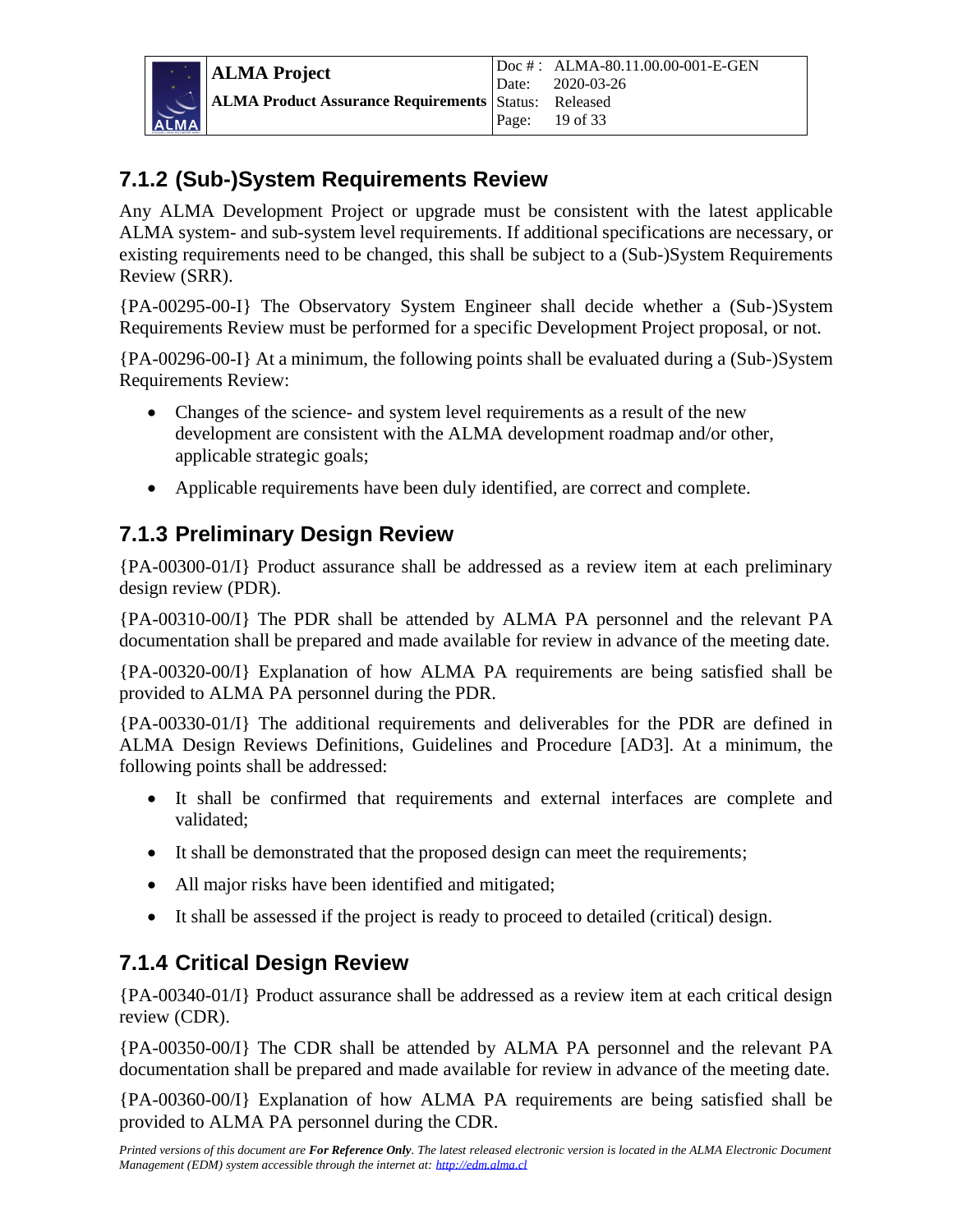

{PA-00370-01/I} Failure modes and their effects shall be assessed during the design and development process and presented as part of each project's Critical Design Review.

{PA-00380-01/I} The additional requirements and deliverables for the CDR are defined in ALMA Design Reviews Definitions, Guidelines and Procedure [AD3]. At a minimum, the following points shall be addressed:

- It shall be verified that the detailed design of the configuration items satisfies specified requirements;
- The compatibility among the configuration items and other items of equipment, facilities, software, and personnel shall be established;
- Risk areas for each configuration item shall be assessed;
- As applicable, the results of producibility analyses shall be assessed, preliminary hardware product specifications shall be reviewed, preliminary test planning and the adequacy of preliminary operation and support documents be evaluated;
- Single point failure modes shall be identified;
- Likely failure modes and the resulting impact on the specific subsystem shall be identified;
- Critical items shall be identified and listed for review, and
- The failure rates of critical items shall be obtained from observed data for similar types of components, if available, or calculated from available data or for similar types of components based on an industry or government accepted analysis methodology.

{PA-00390-00/I} Additional requirements and deliverables for the CDR are defined in ALMA Design Reviews Definitions, Guidelines and Procedure [AD3].

### <span id="page-19-0"></span>**7.1.5 Manufacturing Readiness Review**

{PA-00430-00/I} A review shall be held prior to the start of production or manufacturing of any custom (non-commercially available) engineered hardware by an internal or external manufacturing organization to evaluate the maturity of the manufacturer's documentation and production processes and to highlight areas of risk that need to be monitored during production. Another key component of the MRR is to verify that all critical design issues have been resolved or sufficiently mitigated to the satisfaction of the review panel.

{PA-00440-00/I} Additional requirements and deliverables for the manufacturing readiness review are defined in ALMA Design Reviews Definitions, Guidelines and Procedure [AD3].

### <span id="page-19-1"></span>**7.1.6 Critical Design/Manufacturing Readiness**

{PA-00450-01/I} In certain cases, and with the approval of the Observatory System Engineer and corresponding Development Project's decision-making authority, the critical design and manufacturing readiness reviews may be combined into a single review. Although the reviews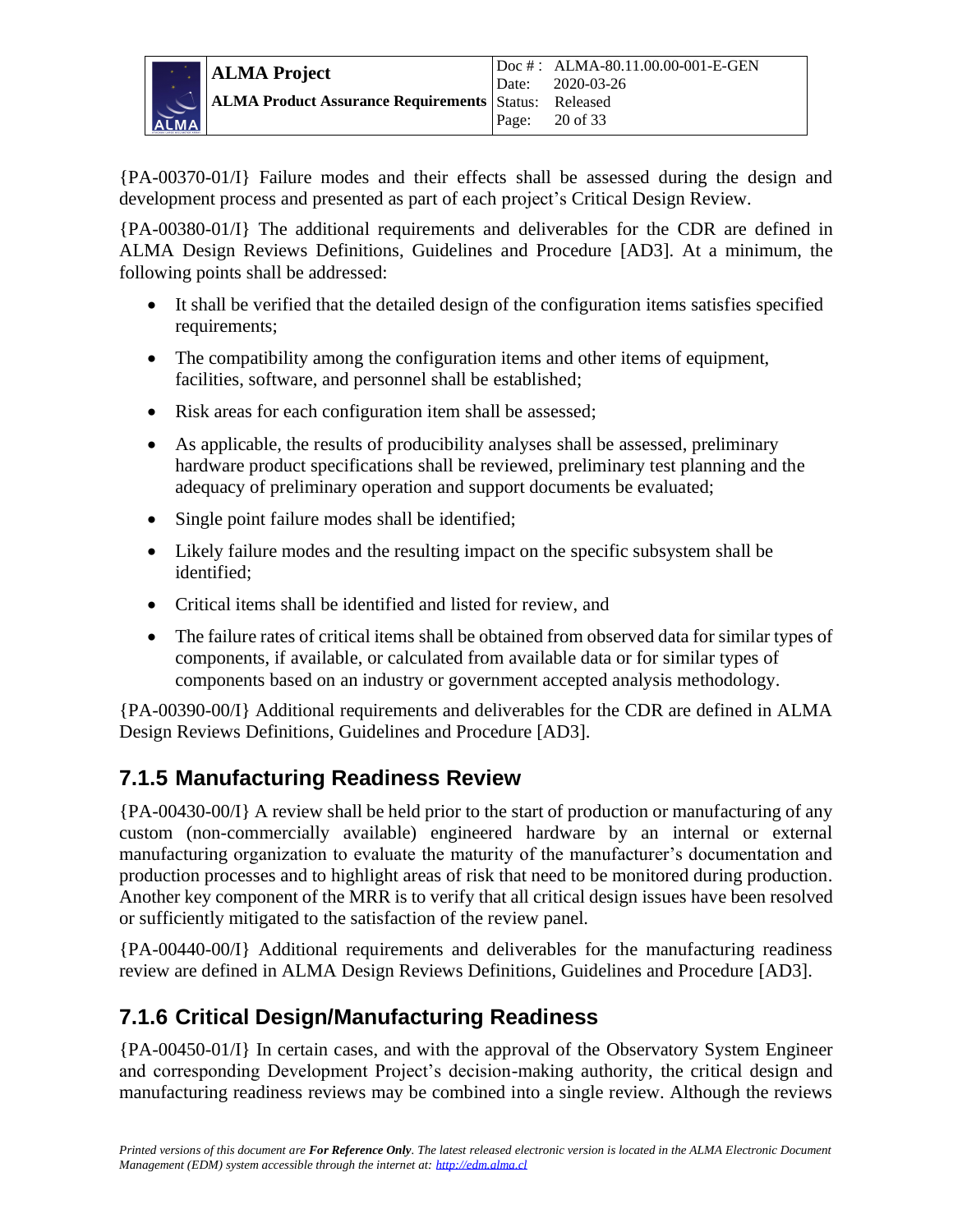

are combined, the deliverable criteria remains the same, but may be tailored to the specific component or subsystem in a JAO approved review plan.

{PA-00460-00/I} Additional requirements and deliverables for the CDMR are defined in ALMA Design Reviews Definitions, Guidelines and Procedure [AD3], under the CDR and MRR sections of that document.

### <span id="page-20-0"></span>*7.2 Design References*

The following list details a series of documents intended to provide consistent and thorough designs across the multiple organizations designing and building various elements of the ALMA instrument. The latest released version of the referenced document available in EDM should be used.

| <b>Document number</b>     | <b>Document title</b>                                       |
|----------------------------|-------------------------------------------------------------|
| ALMA-80.05.02.00-001-B-SPE | <b>ALMA Environmental Specification</b>                     |
| ALMA-10.08.00.00-003-B-SPE | ALMA System General Safety Design Specification             |
| ALMA-80.11.00.00-001-D-GEN | <b>ALMA Product Assurance Requirements</b>                  |
| ALMA-80.00.00.00-004-A-SPE | ALMA Policy document on the use of metric and SI units      |
|                            |                                                             |
| ALMA-80.02.00.00-016-A-SPE | Requirements and guidelines for identification and labeling |
|                            | of ALMA equipment                                           |
| ALMA-80.05.00.00-001-C-SPE | ALMA Power Quality (Compatibility Levels) Specification     |
|                            |                                                             |
| ALMA-80.05.01.00-001-B-SPE | ALMA System Electromagnetic Compatibility (EMC)             |
|                            | Requirements                                                |
| ALMA-80.05.00.00-004-B-STD | Standard for AC Plugs, Socket-Outlets, and Couplers         |
| ALMA-80.05.00.00-005-C-SPE | <b>ALMA System Electrical Design Requirements</b>           |
| ALMA-80.02.00.00-003-G-STD | <b>ALMA Documentation Standards</b>                         |
| ALMA-80.02.00.00-011-F-PLA | <b>ALMA Documentation Control Plan</b>                      |
| ALMA-80.05.00.00-009-B-SPE | <b>ALMA Coordinate Systems Specification</b>                |
| ALMA-80.07.00.00-001-D-PLA | Interface Control Document Management Plan                  |
| ALMA-80.09.00.00-001-D-PLA | ALMA Reviews Definitions, Guidelines and Procedure          |
| ALMA-00.00.00.00-002-A-PLA | <b>ALMA Operations Plan</b>                                 |
| ALMA-80.04.00.00-005-C-SPE | <b>ALMA System Technical Requirements</b>                   |
| SYSE-80.10.00.00-002-B-REP | Seismic Design Specifications for ALMA-AOS and              |
|                            | <b>ALMA-OSF Project</b>                                     |
| ALMA-90.00.00.00-001-A-SPE | ALMA Scientific Specifications and Requirements             |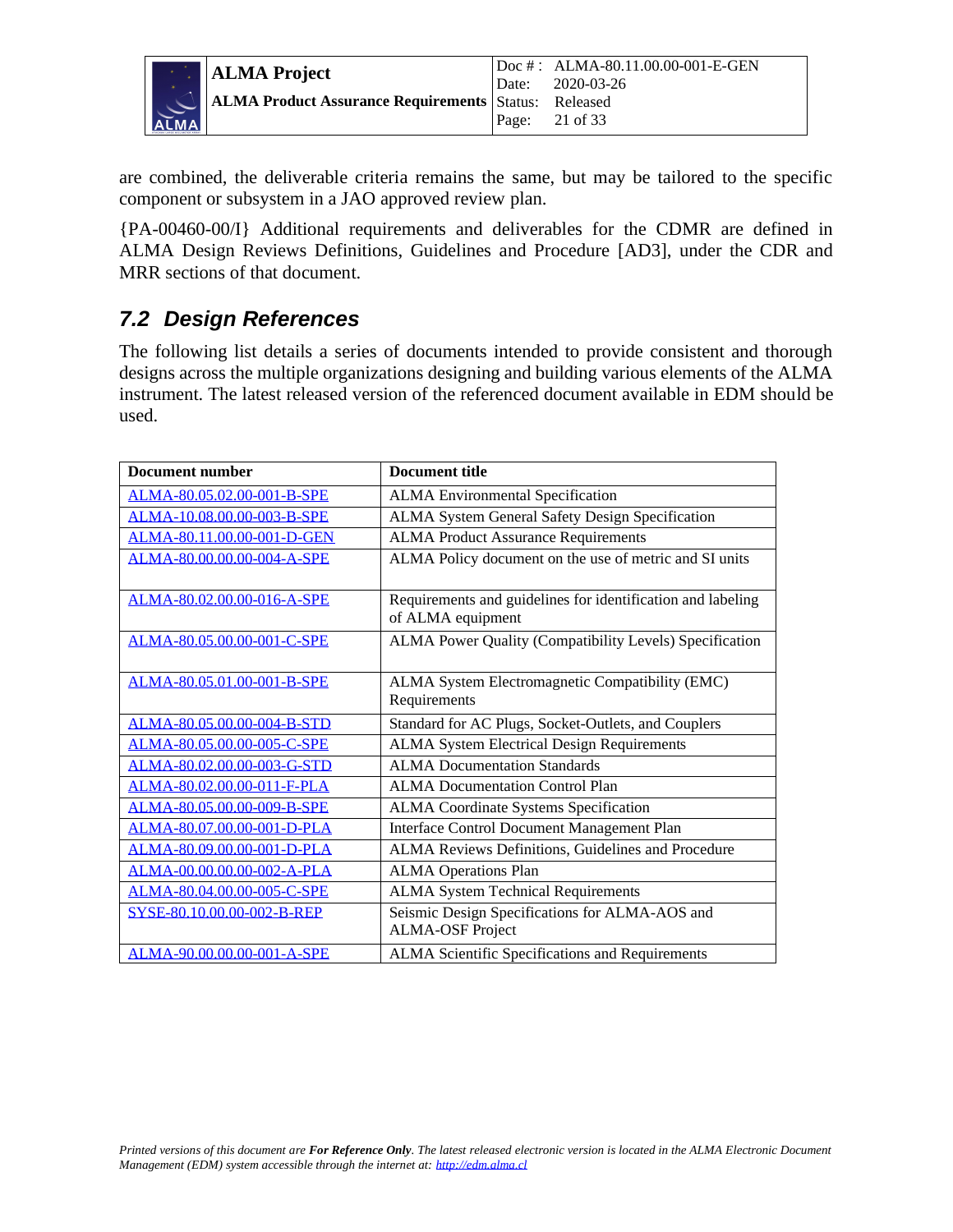

## <span id="page-21-0"></span>**8 RELIABILITY, MAINTAINABILITY, AVAILABILITY**

{PA-00490-02/I} All ALMA components and subsystems shall be shown, by demonstration, analysis or test, to meet the applicable reliability, maintainability and availability requirements.

{PA-00500-01/I} The reliability, maintainability and availability analyses, data and/or test results, also identifying single points of failure, shall be presented for evaluation and approval during the Critical Design Review as described in Section 7 of this document.

### <span id="page-21-1"></span>**9 MANUFACTURING**

These requirements are applicable to suppliers or subcontractors that are manufacturing pre-production or production versions of custom engineered equipment to be used in the ALMA system. These requirements do not apply to prototype or proof of concept equipment. The term "batch" as used in this section refers to a group of deliverable components manufactured with the same tools and equipment and having the same baseline configuration.

{PA-00510-01/I} The manufacturer shall prepare and deliver to the IET or project a production plan, which identifies production steps, batch or lot sizes, processes, assembly stages, key inspection points, and in particular the quality control (inspection and test) stages.

{PA-00530-00/I} A batch system shall be set up for production of all custom engineering materials.

{PA-00540-00/I} All pieces in each batch shall be of the exact same configuration.

{PA-00550-00/I} Changes shall be based on approved change requests and can only be adapted for entire batches.

{PA-00560-00/I} Deviations from a batch production method must be defined in an approved production plan.

### <span id="page-21-2"></span>**10 TEST**

### <span id="page-21-3"></span>*10.1 Verification Testing*

One methodology of verifying requirements is through "test". Verification testing corresponds therefore to the execution of these tests as defined in the Verification Matrix, in order to check if applicable requirements have been fulfilled.

{PA-00625-01/I} There shall be a Verification Matrix that tabulates how and at what stage each and every requirement is to be verified. Typical verification methods include: Test, Analysis, Inspection and Simulation.

{PA-00630-01/I} Verification testing shall verify all requirements identified in the Verification Matrix as requiring a "test" as the method for verification.

{PA-00635-00/I} There should be a Verification Test Plan which identifies the specific conditions under which the requirements which need to be verified by test shall be tested.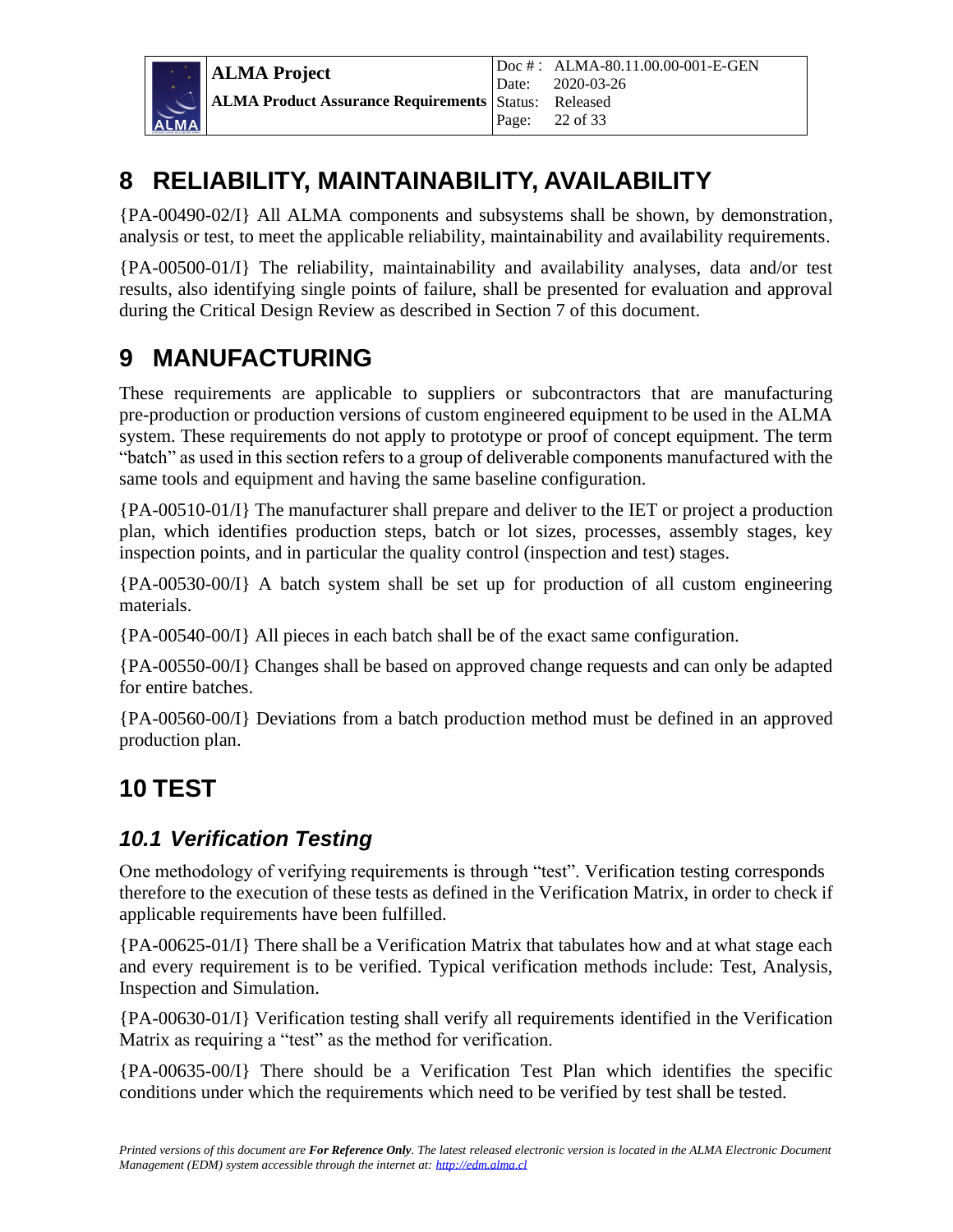

{PA-00660-00/I} Verification testing shall be performed at the facilities of the manufacturing organization or the location of the final assembly of the equipment to be tested.

{PA-00665-00/I} Each article shall come with a Compliance Matrix that will show the compliance status for each requirement.

### <span id="page-22-0"></span>*10.2Production Acceptance Testing*

{PA-00670-01/I} Production acceptance testing shall be done on every piece, part, and component.

{PA-00680-00/I} Production acceptance testing shall test a subset of the tests performed as part of the verification tests. The composition of this subset of tests shall be defined by the delivering organization in a Verification Plan.

{PA-00690-00/I} No prototype components, hardware or software, shall be used in production acceptance testing.

{PA-00700-00/I} Production acceptance testing shall be performed at the facilities of the manufacturing organization or the location of the final assembly of the equipment to be tested.

#### <span id="page-22-1"></span>*10.3 Integration Test*

{PA-00710-00/I} Any organization which assembles multiple components or subassemblies received from different suppliers or subcontractors is responsible for generating integration test procedures to verify the integrated device meets all its technical requirements including clear and concise pass/fail criteria.

{PA-00720-00/I} The integration test procedures shall describe the following:

- the test environment, test equipment and ALMA equipment required to execute the tests;
- the procedures by which the testing shall be performed;
- the measurements that shall be recorded, and
- <span id="page-22-2"></span>the criteria by which the measurements shall be evaluated.

#### *10.4 Test Witnessing*

{PA-00730-01/I} The PA Principals, or designated representatives shall witness, at a minimum, the first formal acceptance test for all equipment procured from subcontractors or suppliers which require a formal acceptance test. Witnessing includes verifying that approved procedures are used for testing and data are properly recorded, appropriate personnel participate in the event, a workmanship inspection is performed and issues are captured and included in the acceptance report.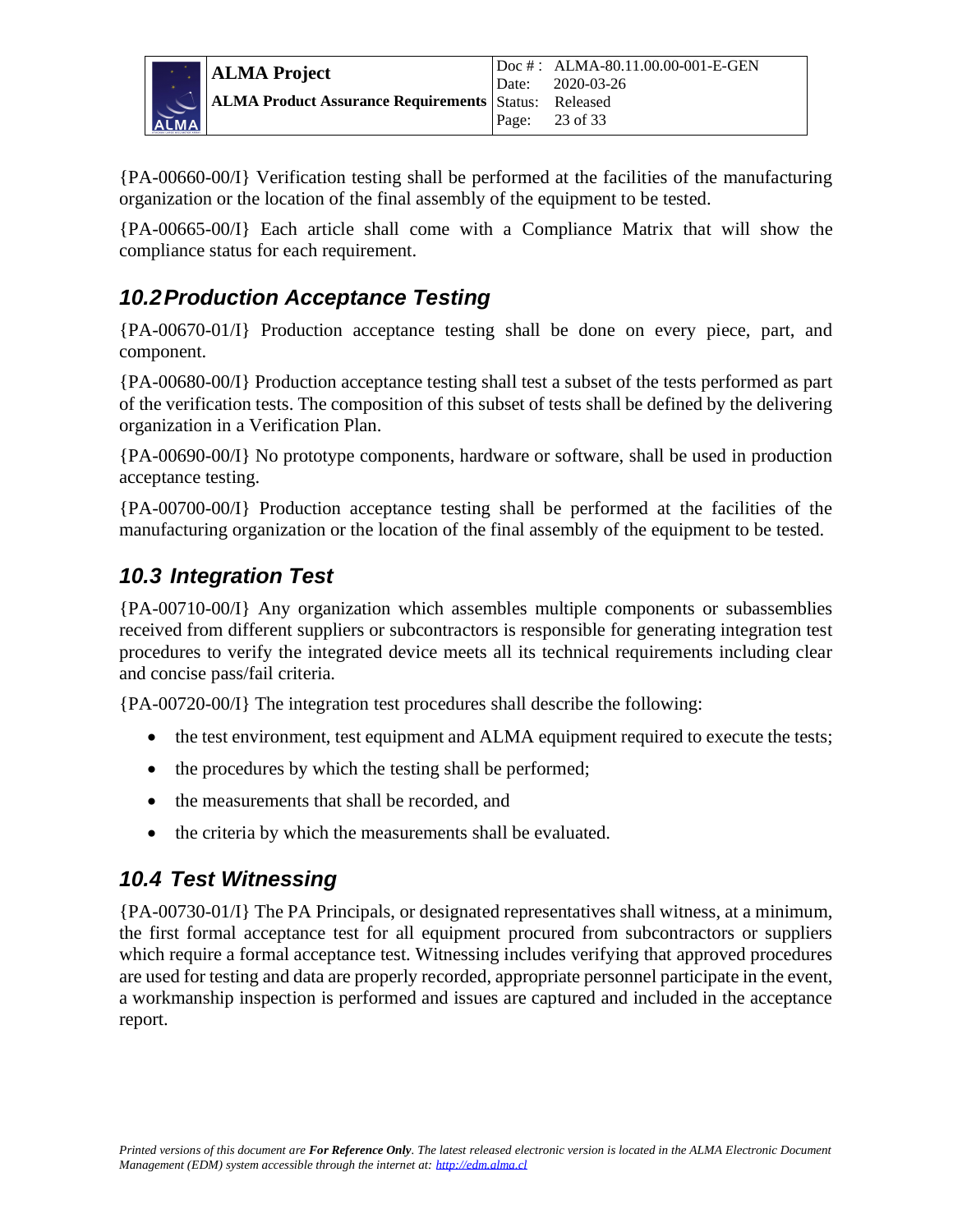### <span id="page-23-0"></span>*10.5 Test Readiness Review*

{PA-00740-01/I} Before the start of verification/acceptance testing, a test readiness review (TRR) shall be held to verify the test procedures have been approved and the equipment and software under test is in its final deliverable configuration. Additionally, this review will verify that all NCR's, CRE's and RFW's have been approved and that the facilities, resources and test equipment are appropriate for the testing needed and available.

For further clarification, the typical agenda of a TRR is listed here:

- 1. Review of the Acceptance Test Plan.
- 2. Review of the Acceptance Test / Inspection Procedures*.*
- 3. Review status of documentation that will need to be delivered for acceptance (CIDL, Drawings, Manuals).
- 4. Confirmation that the hardware and software are in the final deliverable state.
- 5. Confirmation that the facilities, equipment and participants are available to begin the acceptance testing.
- 6. Confirmation that the shipping plan is ready.
- 7. Confirmation that the safety approval has been received.
- 8. Review of schedule for testing and delivery activities and preliminary coordination with the customer or receiver of deliverable equipment, software and documentation.

{PA-00750-01/I}The following personnel, at a minimum, shall be invited to participate in the review panel for a TRR: Sub-/system Systems Engineer, the PA Principal, Safety, and a representative from the receiving organization or customer (in most cases, this will be the Observatory System Engineer or the JAO P&Q Manager).

{PA-00760-00/I} Critical issues identified by the review panel shall be addressed and reviewed prior to the start of formal verification or production testing. The status of minor issues will be reviewed during the acceptance meeting.

### <span id="page-23-1"></span>*10.6Test Data*

{PA-00770-00/I} Test data from verification and acceptance tests shall be recorded in a clear and legible manner on appropriate records. The test data shall include, where possible, prints or plots created directly from the measuring device and shall be provided in electronic format in addition to all original paper records.

{PA-00775-00/I} Test data packages shall be stored in the ALMA Document Management System, in order to allow access to the data for future reference.

{PA-00780-00/I} If the electronic test data is provided via a network server, the corresponding file location, name and related access account information shall be provided.

{PA-00790-00/I} All test data submitted for verification or acceptance shall be duly packaged and released by the relevant organization.

{PA-00800-00/I} All test data, if collected or processed in any way by custom (non-commercial) software, shall include the exact version number of the program and a copy of the executable shall be archived at a storage location that ensures long-term access as well as version control.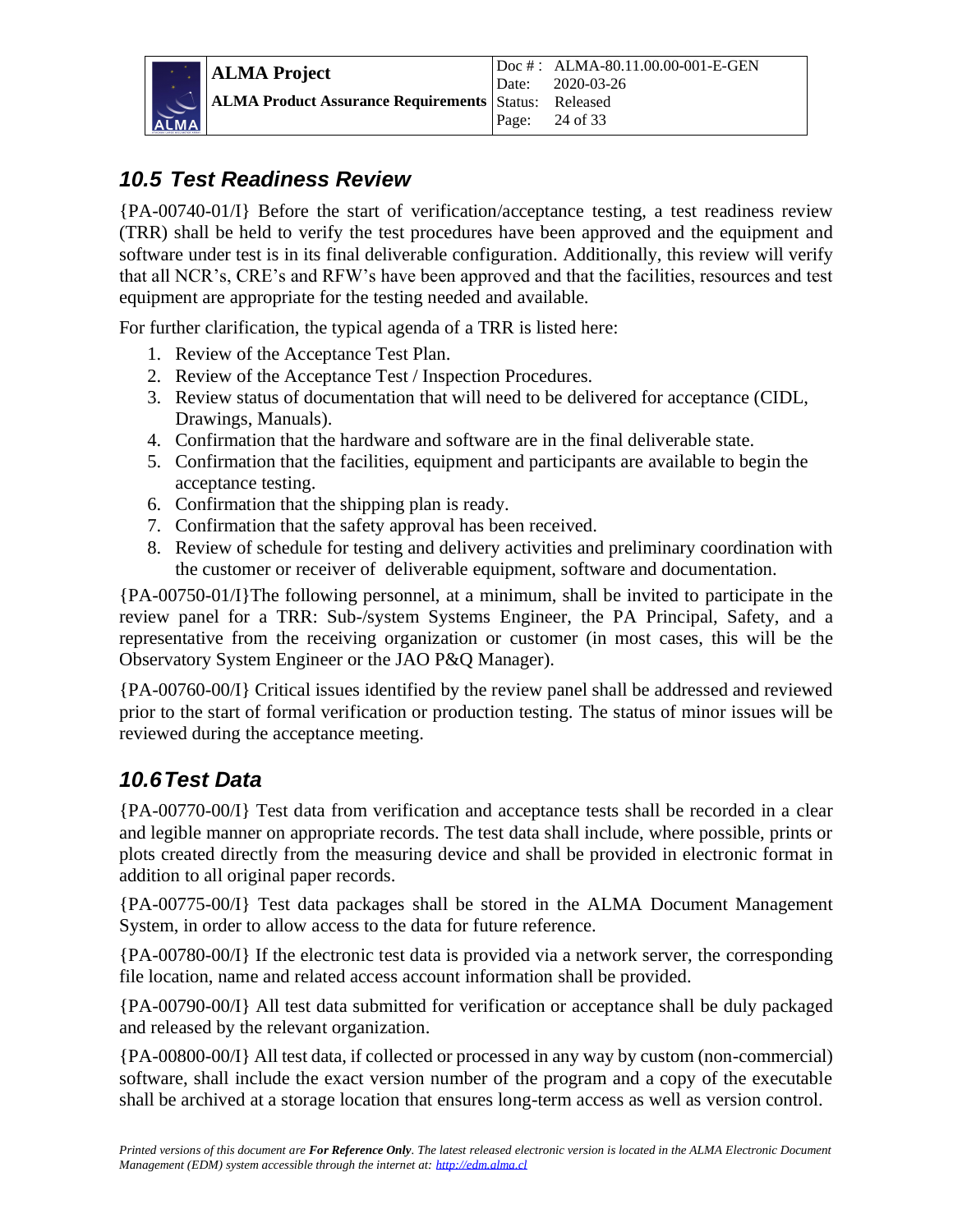

### <span id="page-24-0"></span>**11 ACCEPTANCE CRITERIA**

{PA-00805-00/I} Product acceptance shall follow an incremental approach:

- 1. Preliminary Acceptance In-House (PAI): shall focus on full acceptance verification in-house; if passed, the subsystem is authorized to be shipped to the site.
- 2. Provisional Acceptance on-Site (PAS): shall focus on a health check that the components have survived the shipping and transport process; if passed, the subsystem is authorized to be integrated at the site.
- 3. Acceptance Review (ACRV): shall focus on acceptance verification of the fully integrated subsystem; if passed, the subsystem is authorized to be commissioned. At this point all technical requirements shall have been duly verified.

{PA-00810-00/I} Before custom engineered equipment is shipped to the procuring organization, a Preliminary Acceptance In-house (PAI) event shall be held to examine the following subjects. The event may be a meeting or an organized online, facilitated collection and review of delivered materials.

- 1. Confirmation that all issues and action items from prior reviews and acceptance events have been closed or have plan to address the issues (proposed solution with due date) approved by management and the acceptance team. This process is further described in Section 13 below;
- 2. Verification of as-built status and differences from the design specification baseline;
- 3. Evaluation of test results and inspection results for confirmation of specification and interface requirements;
- 4. Applicable Non-Conformance Reports (NCRs) and Requests for Waiver (RFWs), Change Requests (CREs) and any open action items from previous reviews;
- 5. Review of Acceptance Data Package documentation as defined in Section 5;
- 6. In addition to the above criteria, product material that is delivered to Chile and the JAO shall be subject to additional acceptance criteria and require delivery of additional work products before being accepted by JAO for use in the observatory, as further defined in Section 12.

{PA-00820-01/I} The following personnel, at a minimum, shall be invited to participate on the Acceptance Team for the PAI meeting: the JAO Observatory System Engineer (or his/her delegate), the Sub-/system Systems Engineer and/or Technical Lead, an Executive PA representative (as applicable) and the JAO P&Q Manager, IET-CL Lead (or delegate), and Safety. The Acceptance Team shall include corresponding representative(s) from the delivering ALMA Executive, and from the receiving organization or customer. The Observatory System Engineer, or his/her delegate, is the JAO representative formally authorizing shipment. If delegation is to occur, it will be defined in the event planning documentation.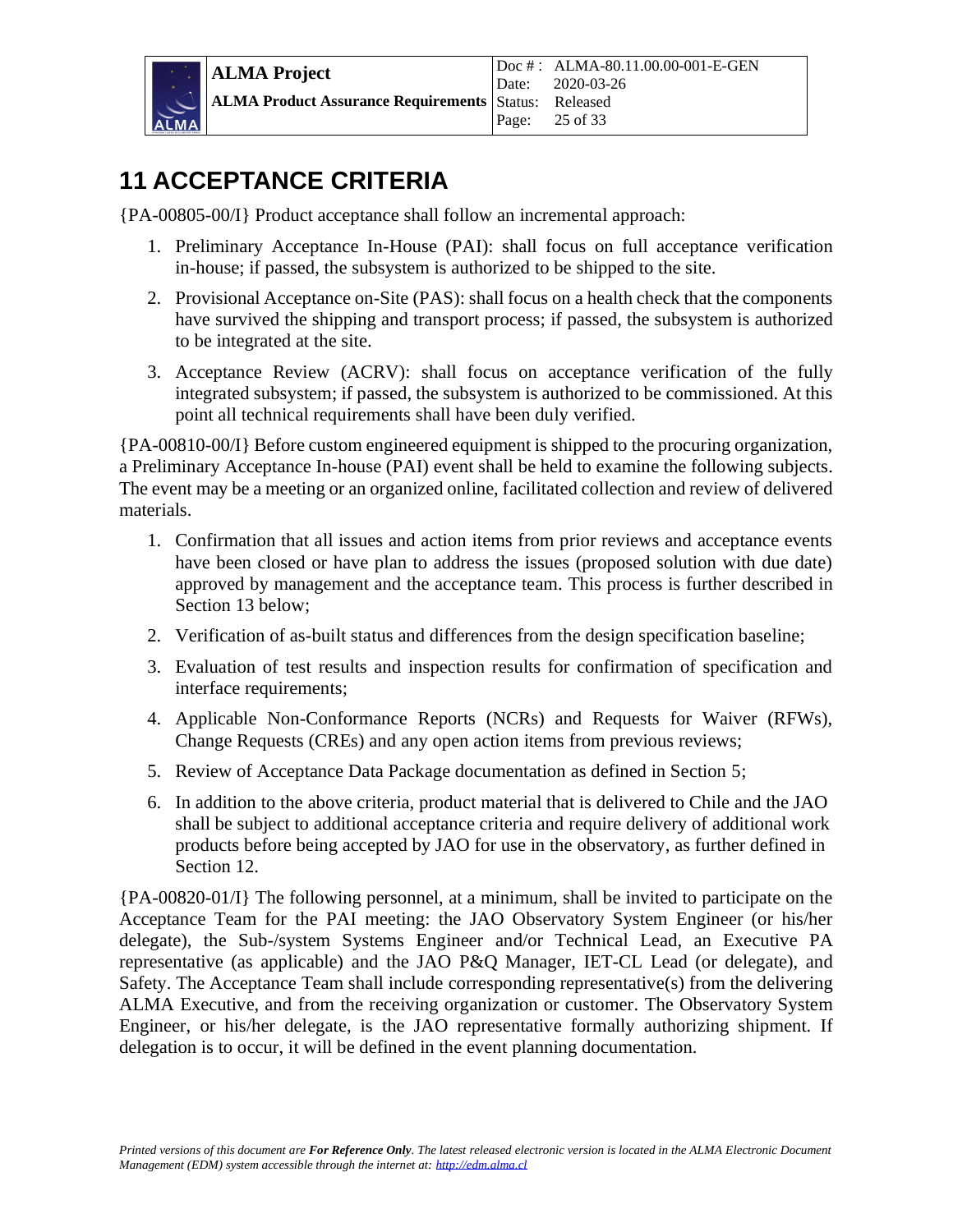

{PA-00830-01/I} After successful completion of the PAI and approval of the customer, or in the case of work products delivered to the observatory, the Observatory Systems Engineer or delegate, based on an evaluation of the recommendation from the Acceptance Team, the product material shall be shipped to the customer.

{PA-00840-00/I} Upon arrival at the customer location and following the Provisional Acceptance on-Site (PAS) test process and completion of quality records a PAS event shall be held to examine the following subjects:

- 1. Confirmation that all issues and action items from prior reviews and acceptance events have been closed or have plan to address the issues (proposed solution with due date) approved by management and the acceptance team. This process is further described in Section 13 below;
- 2. Review the results of incoming inspections;
- 3. Review the results of performance or basic functional tests to verify that the equipment survived shipment;
- 4. In addition to the above criteria, product material that is delivered to Chile and the JAO shall be subject to additional acceptance criteria before being accepted by JAO for use in the observatory, as further defined in Section 12.

{PA-00850-01/I} The following personnel, at a minimum, shall be invited to participate on the Acceptance Team for the PAS meeting: The Sub-/system Systems Engineer, the PA Principal, the JAO P&Q Manager, a JAO representative of the group that is going to operate and maintain the deliverable, Safety, representative from the receiving organization or customer (in most cases, this will be the Observatory System Engineer). The ALMA Director or his/her delegate, based on the recommendation made by the Acceptance Team, is the JAO representative formally authorizing acceptance. If delegation is to occur, it will be defined in the event planning documentation.

### <span id="page-25-0"></span>**12 ALMA ACCEPTANCE AND HANDOVER TO THE JAO**

{PA-00860-00/I} The documentation supplied in the Acceptance Data Package shall reflect the "as-built" version of the delivered equipment/system/software and shall contain sufficient information for the installation, operation and maintenance of this equipment/system/software.

{PA-00870-01/I} The projects shall require delivery from subcontractors, if applicable, and deliver the documentation as applicable to the procured/built equipment/system/software. This deliverable documentation shall be referred to in its entirety as the 'Acceptance Data Package' (see Section 5 for details on Project Documentation).

{PA-00880-01/I} After review by the ACRV Acceptance Team as defined in Section 11, and delivery of the Acceptance Team Report containing the recommendation of the team and a list of action items (assuming that there are no blocking action items left), the product deliverable can be conditionally accepted by JAO for use in the observatory. Once all action items have been addressed and closure confirmed with the Acceptance Team, the deliverable can be recommended for full acceptance. Full acceptance shall be sought for all deliverables.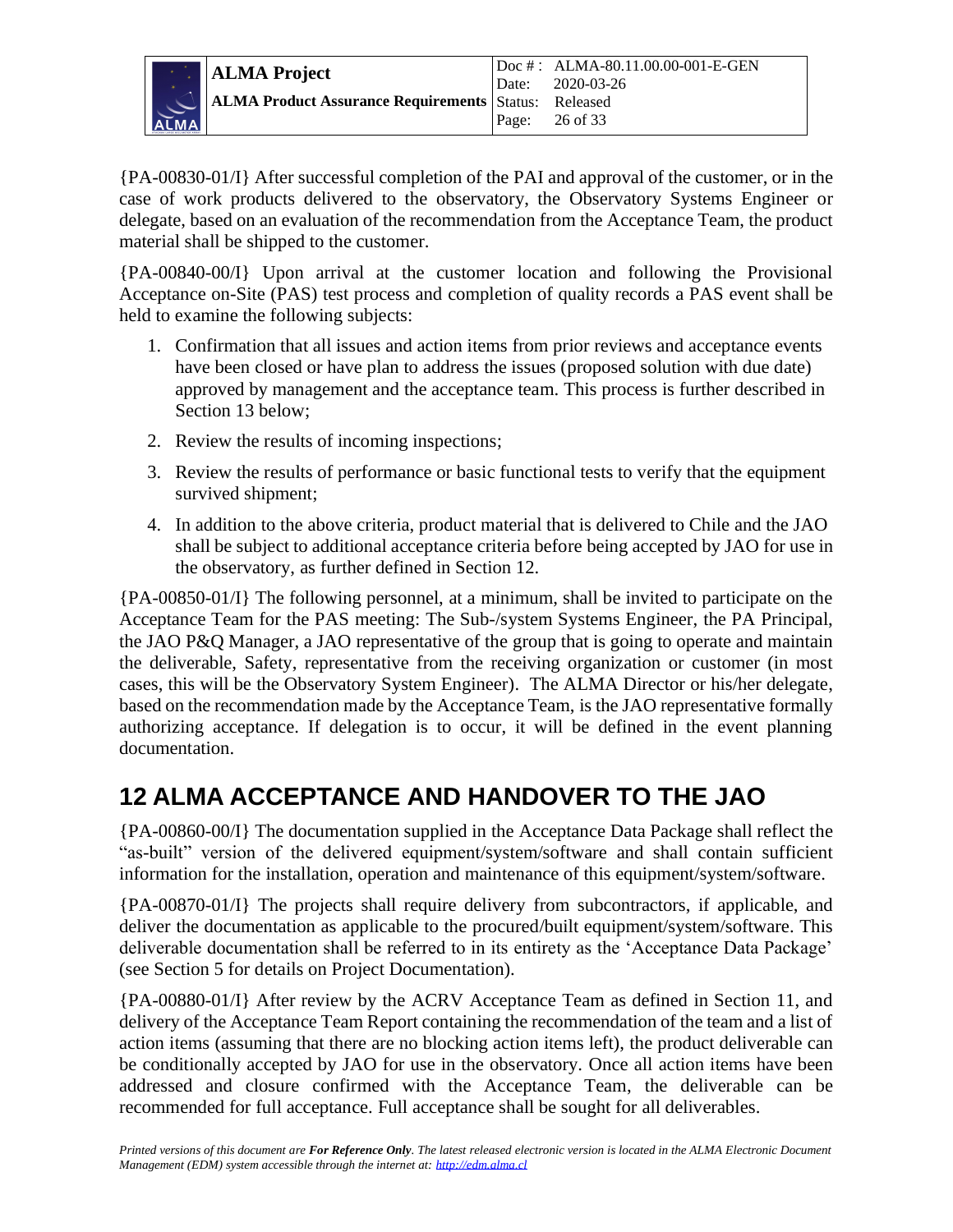

If the corresponding decision-making authority requests a formal Handover Certificate, and once full acceptance has been accomplished, an ALMA Acceptance Form [RD2] shall be created by or delivered to the Observatory System Engineer or delegate along with the acceptance report. The Observatory System Engineer or delegate, after review and approval, will deliver the report and form to the ALMA Director for review and signature.

{PA-00885-00/I} In terms of warranty, and as specified in the ALMA Warranty Policy [AD9], acceptance for warranty for deliverables from ALMA Development Projects is defined as occurring at the earliest of the following events:

a. Successfully passing PAS (provisional acceptance on site) or ACRV (acceptance review), whichever is applicable to the particular deliverable, or

b. The placement of the deliverable into routine use, or

c. Three months after delivery to the OSF.

### <span id="page-26-0"></span>**13 ACTION ITEM TRACKING, REPORTING AND CLOSURE**

{PA-00890-01/I} All issues identified during Development Project Level reviews (CoDR, SSR, PDR, CDR, MRR, CDMR) and acceptance events (TRR, PAI, PAS, ACRV) shall be formally tracked to ensure issues are addressed by the recommended due dates. Addressing an issue includes closing the items, management or IxT rejection of the issue by delivery and approval of a CRE or RFW, or by having plan to address the issues (proposed solution with due date) approved by management and the issuer.

{PA-00900-01/I} Action items from reviews and acceptance events shall be transferred to the project's consolidated issue management tool and shall include an assignee and due date. The PA Principal is responsible for entering and maintaining the status of all action items.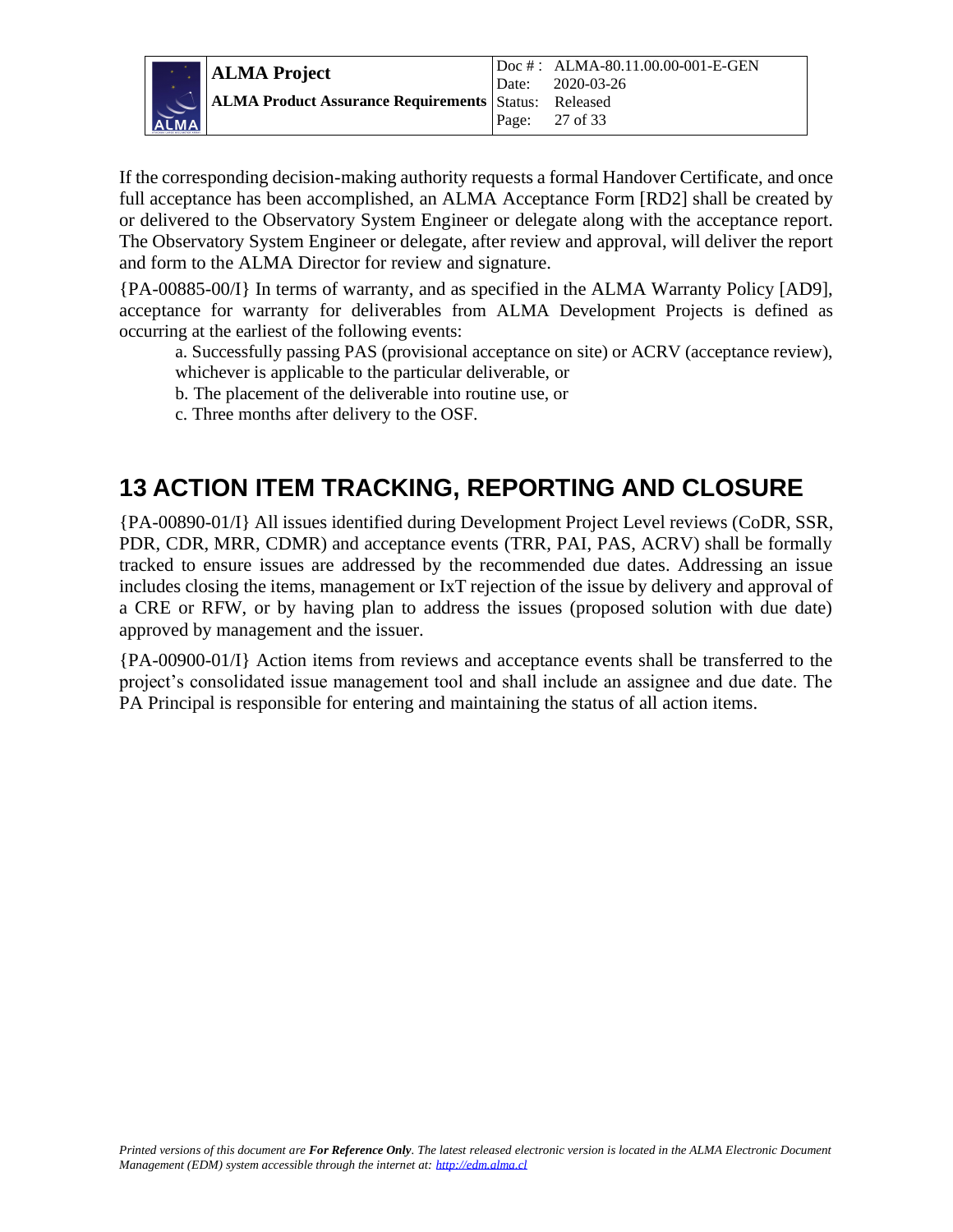

### <span id="page-27-0"></span>**14 RISK MANAGEMENT PROCESS**

Within each development/upgrade project, the related technical, performance, quality, operational, schedule, organizational and cost risks, among others, need to be managed.

{PA-001380-01/I} The PA Principals and the JAO P&Q Manager shall notify management of all risks identified during reviews, acceptance events, process audits and product inspections.

{PA-001390-00/I} The PA Principals shall establish and maintain a risk management process that allows to duly identify, analyze and evaluate risks, to implement risk mitigation, and to monitor and communicate relevant project risks.

### <span id="page-27-1"></span>**15 REQUIREMENTS FOR PROJECTS INVOLVING HARDWARE DELIVERABLES**

The requirements contained in this section are only applicable to those projects that include final hardware deliverables that are not commercially available off-the-shelve (COTS).

### <span id="page-27-2"></span>*15.1METROLOGY AND CALIBRATION*

The ALMA telescope has many aspects that are unique and require measurement techniques that exceed the capabilities of commercially available measurement equipment. Thus, it is impossible to require standard calibration requirements in these situations.

However, the need to ensure accurate and repeatable measurements of these unique performance specifications remains and must be satisfied to the greatest extent possible. Accuracy in an absolute sense cannot be guaranteed but accuracy in the sense of precision and consistency should be achievable.

Hence, the requirements for metrology and calibration are defined below for each of these two situations.

### <span id="page-27-3"></span>**15.1.1 Commercial Measurement Equipment**

{PA-00920-00/I} All commercially purchased test and measurement equipment used in the execution of formal acceptance testing shall satisfy the requirements for metrology and calibration specified in Table 4.

Test equipment that is used as part of the formal acceptance test configuration but is not used to perform measurements shall be clearly marked with the following text: "For Indication Only."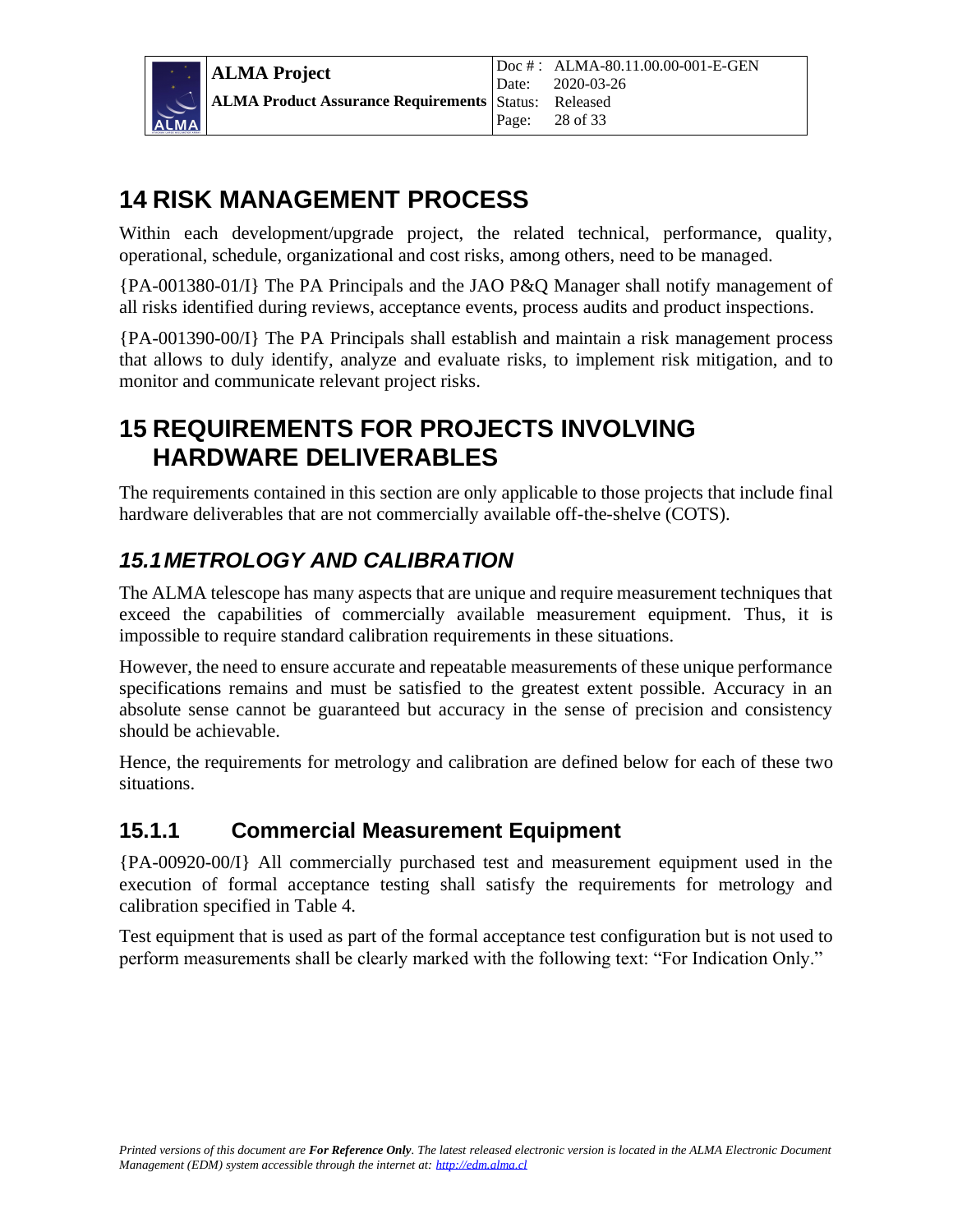

A calibration plan for all test and measurement equipment which require periodic calibration.

Calibration and control system shall conform to government or industry standards.

Historical calibration records shall be maintained.

All tools and test equipment shall be labeled showing evidence of calibration status.

All test and measurement equipment shall be calibrated by a government or industry certified calibration lab.

**Table 4:** Metrology and Calibration Requirements

#### <span id="page-28-0"></span>**15.1.2 ALMA-Unique Test Equipment and Measurements**

The following requirements are intended to ensure that the measurements of specifications unique to the ALMA telescope are precise and repeatable.

{PA-00930-00/I} The technique(s) used to verify ALMA specifications which are performed using non-commercial test equipment shall be documented and included as part of the test procedures defining this measurement.

{PA-00940-01/I} The test procedures shall also include a description of the theory behind the measurement technique, and the exact test configuration.

### <span id="page-28-1"></span>*15.2SHIPPING, HANDLING AND STORAGE*

Projects that involve hardware deliverables shall generate shipping guidelines to govern the transport of all ALMA components delivered by a supplier or subcontractor. Careful consideration should be given to where deliveries from suppliers and subcontractors are sent for integration, testing and/or final assembly to minimize the number of times equipment is shipped. The intent is to reduce the number of opportunities for damage and help control project costs.

{PA-00970-01/I} Each project shall write a shipping and delivery plan for major pieces of hardware; this plan shall identify all the locations that the hardware needs to transit and the required time schedule.

{PA-00980-00/I} This plan shall also address the handling, storage, packaging, marking, labeling and mode of transport requirements for the configuration item(s) being shipped.

{PA-00990-01/I} Handling, storage, packaging and transportation shall be performed such as to prevent damage or degradation of the configuration items.

{PA-001000-00/I} When appropriate, the accompanying documentation shall be in the outer packaging layer and shall include the Acceptance Data Package, which includes the storage, handling, transportation, packing/unpacking procedures and relevant notes of caution and safety procedures.

{PA-001010-00/I} All equipment shall be insured for its full value when shipped by commercial carrier unless prohibited by institutional procurement policies.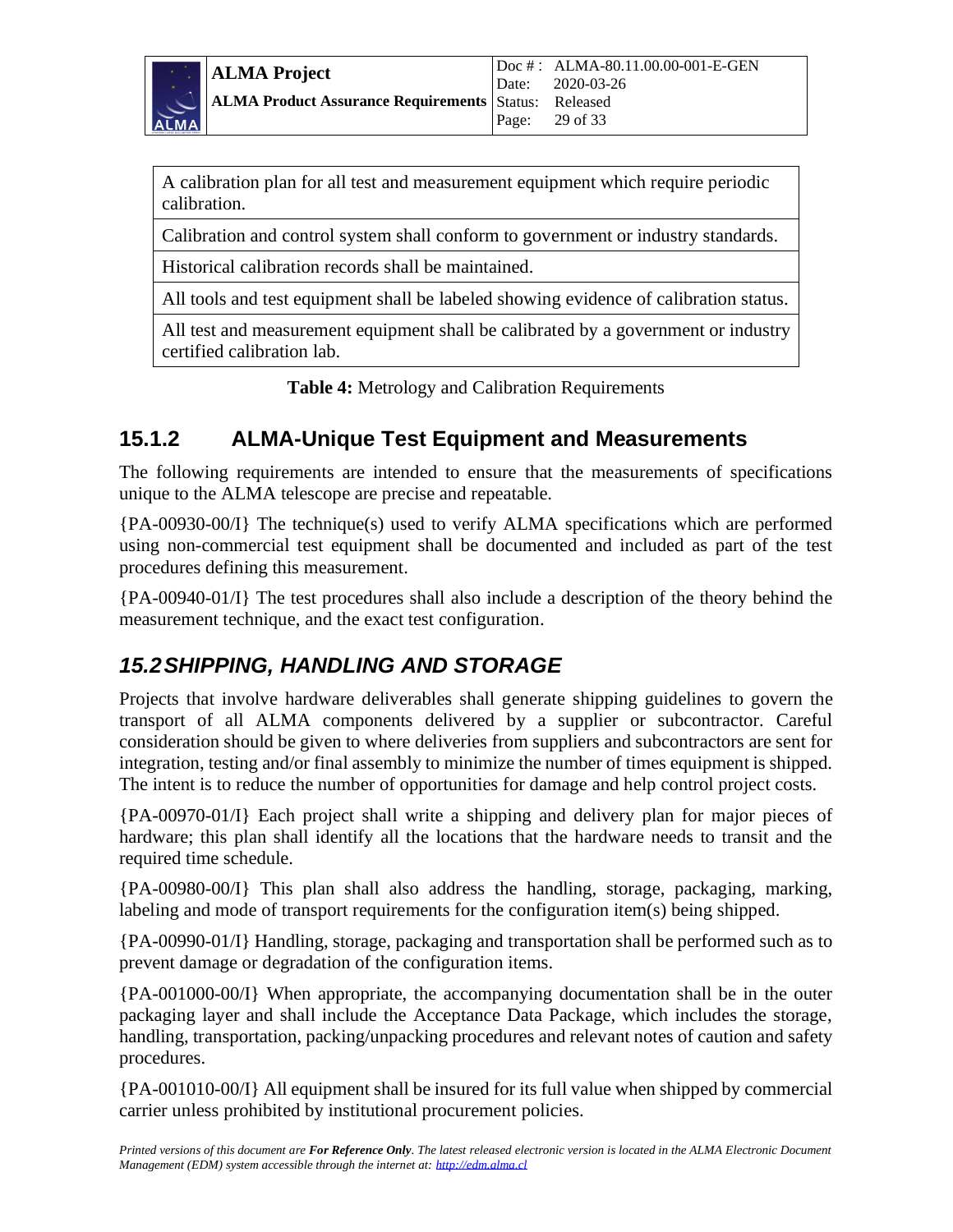

{PA-001015-00/I} If the shipping and delivery plan calls for it, the application of shock-loggers shall be included. In this case, incoming inspections shall be performed in order to check the shock-loggers and to report any detected anomalies.

{PA-001020-00/I} Labeling of shipment containers shall include:

- 1. nomenclature, model name and serial number (if applicable) of the item;
- 2. caution/warning notes for dangerous or toxic contents;
- 3. package orientation arrows;
- 4. for large items, weight and centre of gravity, handling and lifting points;
- 5. conditions and instructions for handling and unpacking, and
- 6. name, address, phone number of sender and recipient.

{PA-001030-00/I} Labeling of shipment containers shall be permanent and legible and protected against wear.

#### <span id="page-29-0"></span>*15.3INSPECTION*

#### <span id="page-29-1"></span>**15.3.1 Shipping Inspection**

Once a product has been accepted for shipment by the receiving organization, the supplying organization has the responsibility to ensure all required materials are delivered in a safe and timely manner to the procuring organization.

{PA-001040-00/I} To ensure this is done thoroughly each time, a shipping inspection checklist shall be filled out by the supplying organization.

### <span id="page-29-2"></span>**15.3.2 Workmanship Inspection**

A Workmanship Inspection at the location of the product/deliverable is implemented prior to receiving work products from a subcontractor, IET or from a JAO group. The inspection is implemented to verify that the components are in general good condition, free of defects and are completely assembled.

{PA-001050-01/I} The PA Principal or his/her delegate shall perform a Workmanship Inspection prior to the acceptance event authorizing shipment, most typically a PAI event.

{PA-001060-01/I} The PA Principal for the receiving organization, or his/her delegate for material delivered to Chile, shall perform a Workmanship Inspection prior to the acceptance event authorizing handover to the observatory, typically a PAS or ACRV event. A report shall be generated and the findings from the report shall be transferred to action items for formal tracking.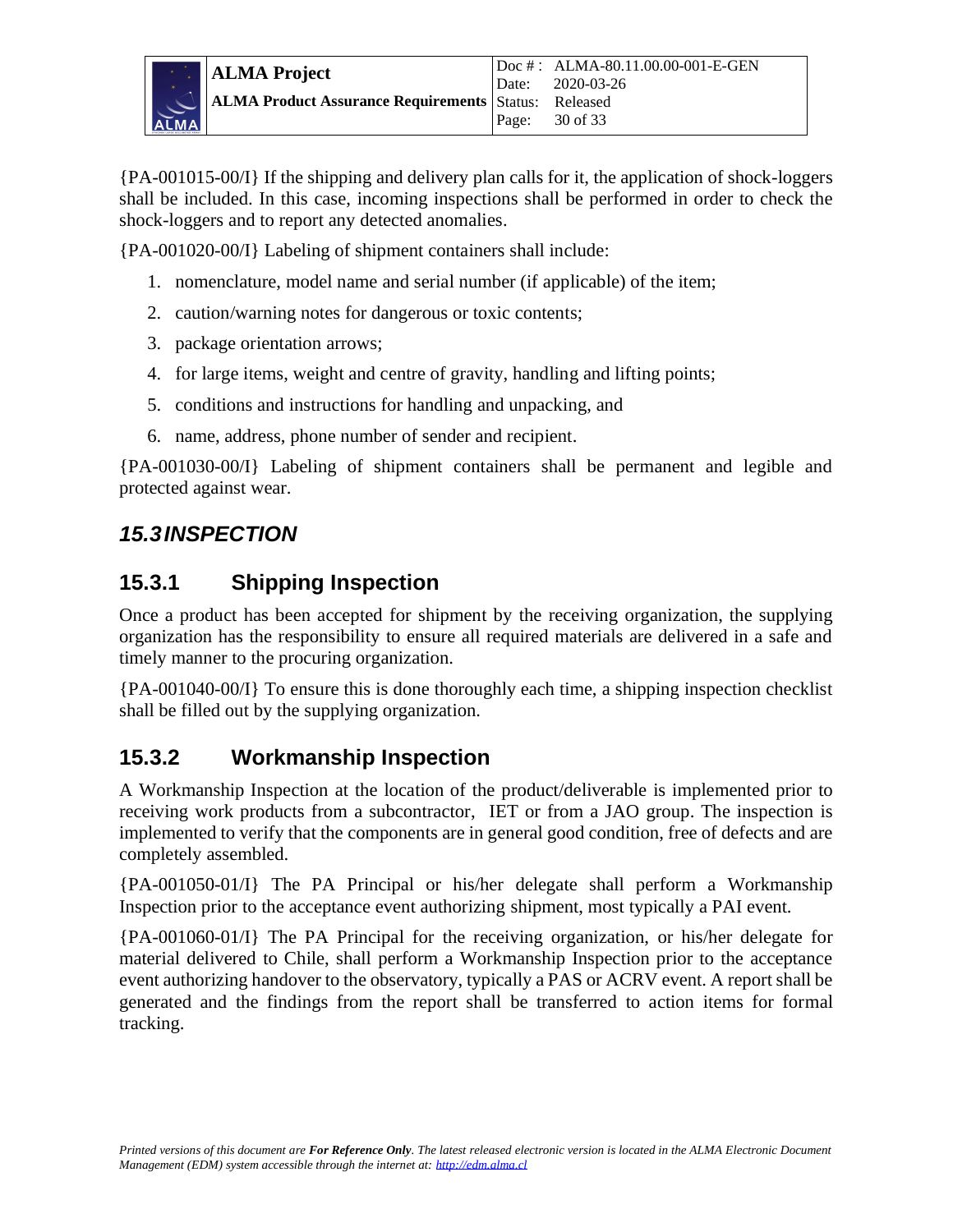

{PA-001070-00/I} All issues identified during a Workmanship Inspection shall be addressed prior to acceptance or handover. If the issue is not corrected, an agreement shall be made between the delivering and receiving parties to accept the material with a CRE or waiver, or on a plan to correct the issues after delivery. In the latter case, an action item shall be opened to ensure the issue is corrected in the allotted timeframe.

### <span id="page-30-0"></span>**15.3.3 Incoming Inspection**

Incoming inspections are carried out by the organization placing orders or by delegated technical staff. Special attention shall be given to handling, visual inspection and measurements to confirm agreement with purchase order or subcontract.

{PA-001080-01/I} The PA principal shall ensure that the actions listed in Table 5 are performed at incoming inspection of all configuration items.

Materials shall be identified to the applicable purchase order/subcontract upon receipt. The identification tag/stamp shall follow the material until final acceptance.

Materials awaiting inspection or test shall be kept separated from material which has either passed inspection and is accepted or has failed inspection and is waiting to be repaired or returned.

Parts will be inspected for count and condition, part marking, color coding, serial numbers and other required identification marking.

Vendor furnished certificates of compliance or other certifications can be used to determine compliance with purchase order/subcontract specifications only if the vendor's quality control system has been evaluated for effectiveness and integrity.

All compliance documentation shall identify by serial number the specific item the documentation is applicable to.

Non-conforming material shall be identified during the incoming inspection and returned to the Vendor for replacement and/or repair. If the Vendor believes that a flaw is insignificant, he can request a waiver for the error.

#### **Table 5:** Incoming Inspection Tasks

### <span id="page-30-1"></span>*15.4SAFETY ASPECTS*

It is noted that aspects related safety for personnel and for equipment are noted here for completeness, but that these are not part of the scope of ALMA Product Assurance, and separate, additional requirements and processes apply and shall be coordinated with the corresponding Executive's safety liaison.

{PA-001100-01/I} All personnel shall be alert to the need to identify potential safety hazards. Once identified, steps shall be taken to eliminate them, or reduce them to levels judged acceptable. The central point of contact for safety matters shall be the appropriate Executive's safety liaison.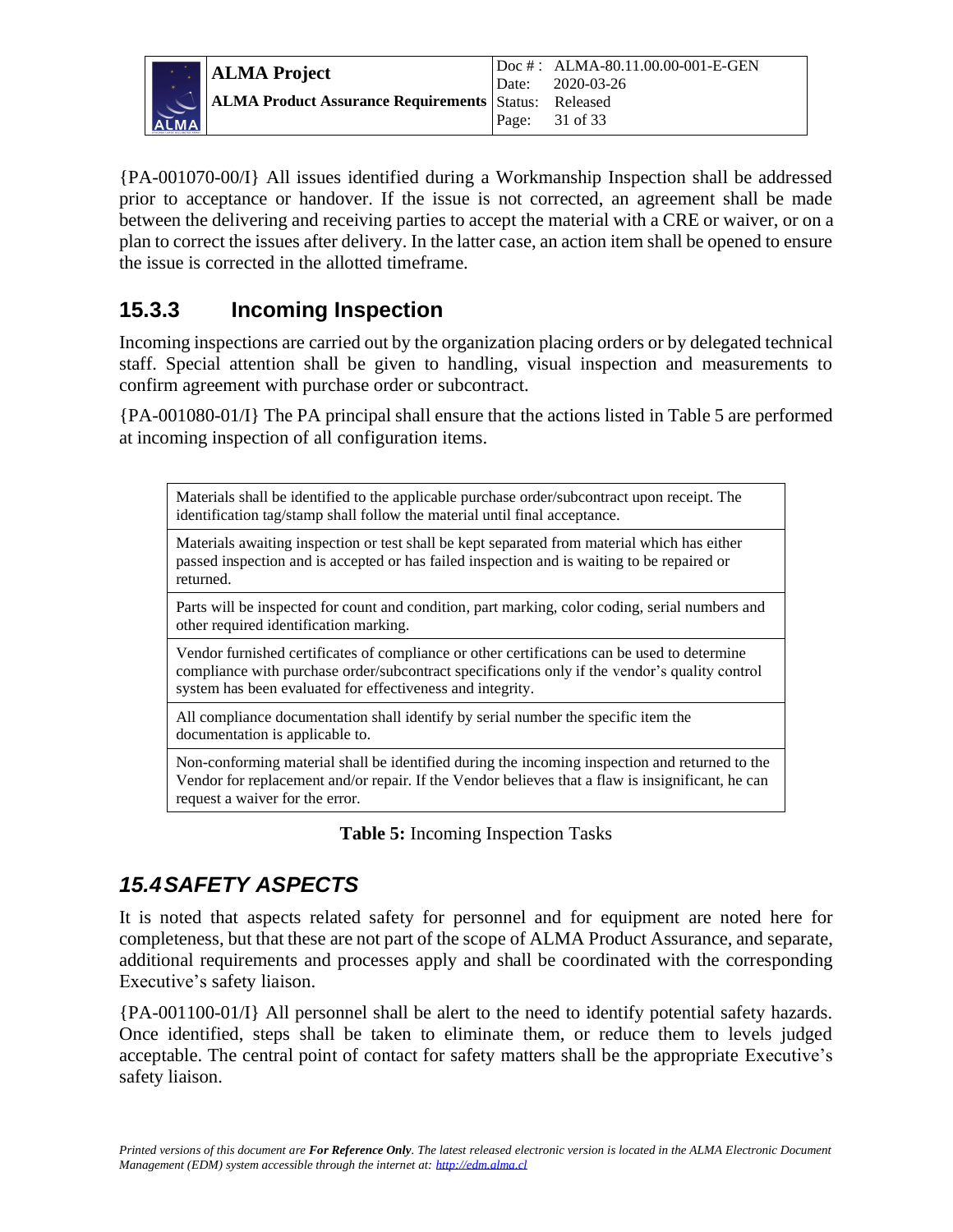

{PA-001110-01/I} Safety assurance matters shall conform to the requirements defined in the ALMA Safety Manual [AD8] and with site specific Safety directives.

{PA-001120-01/I} Potential hazards shall be identified as a part of the normal design process and eliminated or reduced as far as possible. Safeguards shall be determined for outstanding hazards which will reduce their possible effects to the lowest reasonable level in accordance with the ALMA Safety Risk Analysis Procedures [RD4].

{PA-001130-00/I} Any safety hazards that cannot be eliminated during the design process shall be reported to the ALMA Safety Officer principal at the design review and subsequent progress shall be reported, including necessary proof that the relevant requirements have been satisfied.

#### <span id="page-31-0"></span>*15.5NON-CONFORMANCE REPORTING PROCESS*

The Non-Conformance Reporting (NCR) process provides a procedure to identify and track IET and JAO internal issues with product material or processes that do not meet the specification and that may result in a change request to modify requirements, or a waiver to accept non-conforming product material. A major objective of this process is to examine failures of process, performance, functionality or fit during acceptance or inspection of material received from subcontractors, or that is manufactured internally to the IET, and to follow up non-conformances detected during the operation of the deliverable by the JAO.

The following subsections detail requirements associated with the implementation of a NCR process.

{PA-001240-01/I} Each IET or production group within the IET manufacturing work products to be delivered to the project shall implement a formal NCR process.

### <span id="page-31-1"></span>**15.5.1 NCR Identification**

{PA-001250-01/I} All product issues identified during the manufacturing and acceptance processes shall be recorded within a NCR tracking system (defined and set up by each IET or project team).

{PA-001260-00/I} A NCR shall be generated for each issue identified during the incoming inspection, testing and receiving process. These issues shall be forwarded to the vendor or delivering party with the appropriate vendor required documentation or forms (like a Returned Material Authorization). Such vendor required documentation shall be attached to the NCR in the tracking system.

{PA-001270-00/I} For external vendors, a NCR shall be generated for each issue identified during the acceptance testing and delivery processes. NCR's received from customers or receiving parties shall be entered into the tracking system and any documentation, pictures or issue descriptions shall be attached to the NCR entry.